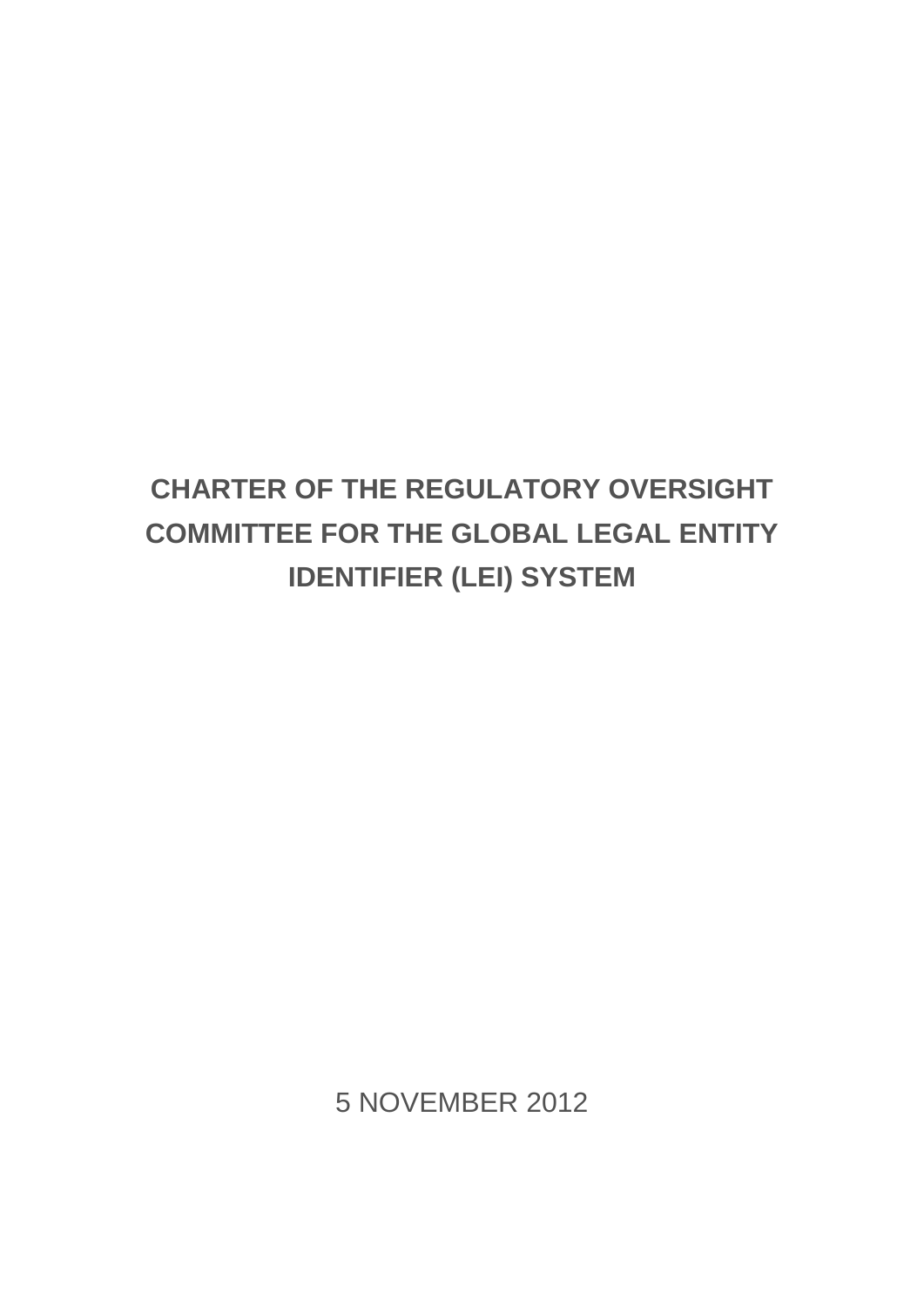| $\mathbf{1}$                                  | <b>Charter of the Regulatory Oversight Committee</b>                                                                                                                                                                                                                                                                                                                                                                                                                                                                                                                                                            |
|-----------------------------------------------|-----------------------------------------------------------------------------------------------------------------------------------------------------------------------------------------------------------------------------------------------------------------------------------------------------------------------------------------------------------------------------------------------------------------------------------------------------------------------------------------------------------------------------------------------------------------------------------------------------------------|
| $\overline{2}$                                | For the                                                                                                                                                                                                                                                                                                                                                                                                                                                                                                                                                                                                         |
| 3                                             | <b>Global Legal Entity Identifier System</b>                                                                                                                                                                                                                                                                                                                                                                                                                                                                                                                                                                    |
| $\overline{4}$<br>$\mathfrak{S}$              | Having regard to:                                                                                                                                                                                                                                                                                                                                                                                                                                                                                                                                                                                               |
| 6<br>$\tau$<br>8<br>9<br>10<br>11<br>12<br>13 | (1) the call of the Heads of State and Government of the Group of Twenty on the Financial<br>Stability Board (FSB) to take the lead in helping coordinate work among the regulatory<br>community to prepare recommendations for the appropriate governance framework,<br>representing the public interest, for a global Legal Entity Identifier (LEI) (Cannes<br>Summit, November 2011, "Declaration - Building Our Common Future: Renewed<br>Collective Action for the Benefit of All"); and                                                                                                                   |
| 14<br>15<br>16<br>17<br>18                    | (2) the endorsement by the Heads of State and Government of the Group of Twenty of the<br>FSB recommendations regarding the framework for development of a global LEI system<br>for parties to financial transactions, with a global governance framework representing the<br>public interest (Los Cabos Summit, June 2012); and                                                                                                                                                                                                                                                                                |
| 19<br>20<br>21<br>22<br>23<br>24<br>25<br>26  | Recognizing the need to develop and maintain for the broad public good a Global LEI<br>System that is to be used: (a) by authorities of any jurisdiction or financial sector to, assess<br>systemic risk and maintain financial stability, conduct market surveillance and enforcement,<br>supervise market participants, conduct resolution activities, prepare high quality financial<br>data, and to undertake other official functions; and (b) by the private sector to support<br>improved risk management, increased operational efficiency, more accurate calculation of<br>exposures, and other needs. |
| 27<br>28<br>29<br>30<br>31<br>32<br>33        | We, the Finance Ministers and Central Bank Governors of the Group of Twenty, and the<br>Financial Stability Board have set forth this Charter for the Regulatory Oversight Committee<br>(ROC) of the Global Legal Identifier System. The Global LEI System is composed of the<br>ROC together with an operational component, consisting of the LEI foundation (or equivalent<br>legal form) operating the Central Operating Unit (COU), and the federated Local Operating<br>Units (LOUs) providing registration and other services.                                                                            |
| 34                                            | <b>Mission</b><br>1.                                                                                                                                                                                                                                                                                                                                                                                                                                                                                                                                                                                            |
| 35<br>36                                      | The mission of the ROC is to uphold the governance principles of and to oversee the Global<br>LEI System, in the broad public interest, in accordance with:                                                                                                                                                                                                                                                                                                                                                                                                                                                     |
| 37<br>38<br>39                                | the Global LEI System High Level Principles and FSB recommendations, as endorsed<br>a)<br>by the Heads of State and Government of the Group of Twenty (Los Cabos, June 2012)<br>(Annex A and B);                                                                                                                                                                                                                                                                                                                                                                                                                |
| 40                                            | any additional principles adopted by this ROC; and<br>b)                                                                                                                                                                                                                                                                                                                                                                                                                                                                                                                                                        |
| 41                                            | any amendment to the provisions of this Charter.<br>$\mathbf{c})$                                                                                                                                                                                                                                                                                                                                                                                                                                                                                                                                               |
| 42                                            | In furtherance of this mission, the ROC is to take appropriate action to protect the public                                                                                                                                                                                                                                                                                                                                                                                                                                                                                                                     |

interest through regulatory oversight of the Global LEI System.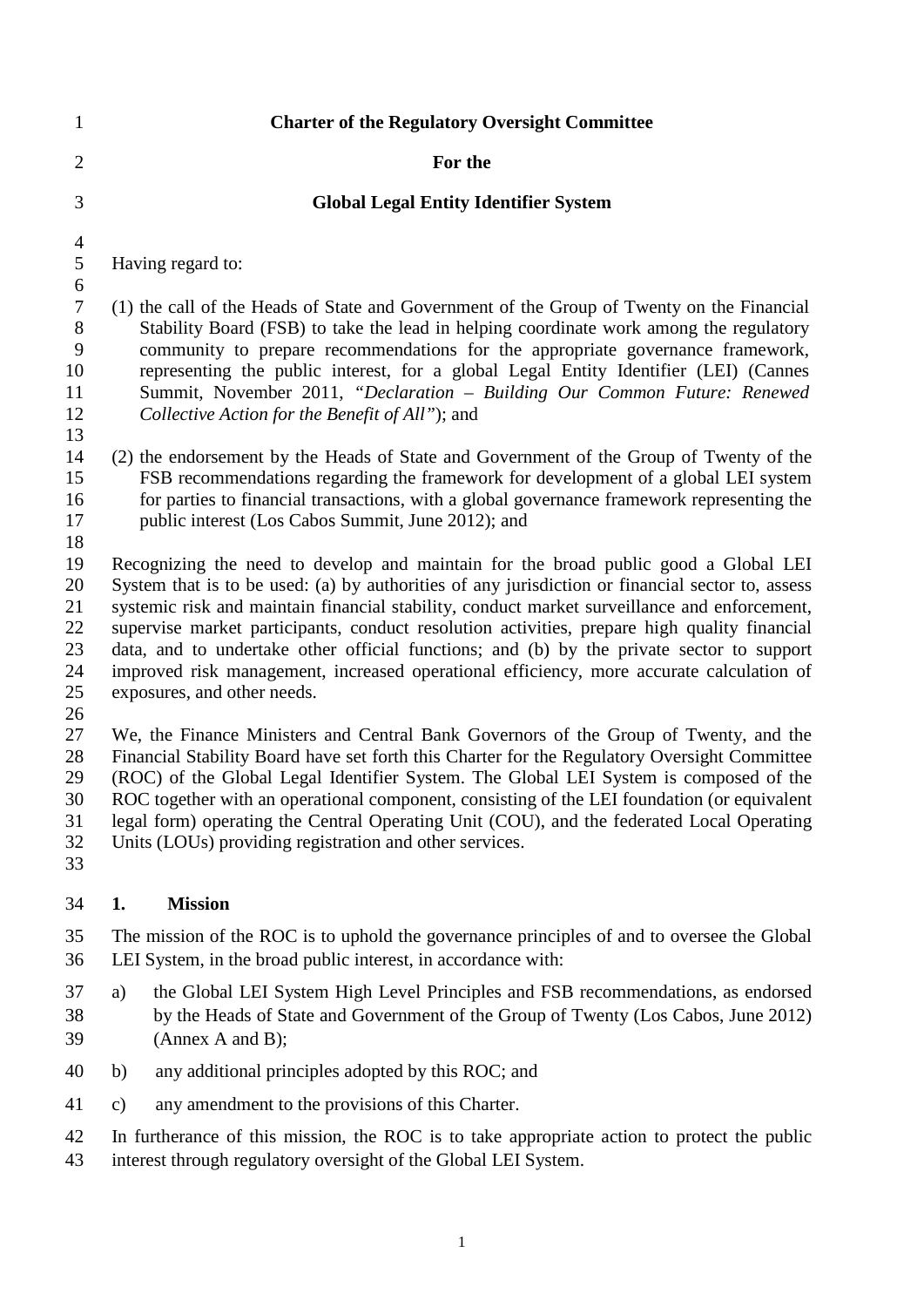| 44                   | 2. |     |      | Objectives and responsibilities of the ROC                                                                                                                                                                                                                                           |
|----------------------|----|-----|------|--------------------------------------------------------------------------------------------------------------------------------------------------------------------------------------------------------------------------------------------------------------------------------------|
| 45                   | a) |     |      | In protecting the broad public interest, the objectives of the ROC are to ensure:                                                                                                                                                                                                    |
| 46<br>47             |    | (1) |      | open and free access to publicly available data from the Global LEI System,<br>including the following:                                                                                                                                                                              |
| 48<br>49             |    |     | i.   | data should be non-proprietary, with no bundling of services, or<br>restrictions on access, usage, or redistribution;                                                                                                                                                                |
| 50<br>51             |    |     | ii.  | all public data should be readily available on a continuous basis, easily<br>and widely accessible using modern technology, and free of charge;                                                                                                                                      |
| 52<br>53             |    |     | iii. | confidential data should be safeguarded and with due regard for any<br>applicable data protection legislation;                                                                                                                                                                       |
| 54<br>55<br>56       |    |     | iv.  | data and operating processes should not be subject to any type of<br>intellectual property restrictions, except those judged necessary by the<br>ROC for protecting the broad public interest;                                                                                       |
| 57<br>58             |    |     | V.   | restrictions should not be placed on a registrant on the use of its own<br>LEI.                                                                                                                                                                                                      |
| 59                   |    | (2) |      | open access to obtaining an LEI, including:                                                                                                                                                                                                                                          |
| 60<br>61             |    |     | i.   | by providing that any entities required, or eligible, to obtain an LEI are<br>able to acquire one under open and non-discriminatory terms;                                                                                                                                           |
| 62<br>63<br>64<br>65 |    |     | ii.  | by providing that fees, where and when imposed by the COU, are set<br>on a non-profit cost-recovery basis under the premise that the<br>operational model of the COU is efficient and avoids excessive costs<br>and, that where possible, a parallel arrangement holds for the LOUs; |
| 66<br>67<br>68       |    |     | iii. | by providing that the intellectual property necessary for or associated<br>with the operation of the Global LEI System is held in a way that<br>facilitates achievement of the High Level Principles.                                                                                |
| 69<br>70             |    | (3) |      | that no entity involved in the Global LEI System exploits its relationship with<br>the system in a way contrary to the broad public interest;                                                                                                                                        |
| 71<br>72             |    | (4) |      | that the Global LEI System meets broad public and private sector<br>requirements, including:                                                                                                                                                                                         |
| 73<br>74<br>75       |    |     | i.   | ensuring the uniqueness, consistency, exclusivity, accuracy, reliability,<br>timeliness of access, portability, and persistence of the LEI code and<br>reference data;                                                                                                               |
| 76<br>77<br>78<br>79 |    |     | ii.  | evaluating continually the relevance of existing standards, and<br>proposing new or adapting existing standards for the Global LEI<br>System that serve the broad public interest or reflect changes in<br>financial markets or other relevant areas as required;                    |
| 80<br>81             |    |     | iii. | promoting the use and scope of the Global LEI System to expand the<br>collective benefit from widespread adoption; and                                                                                                                                                               |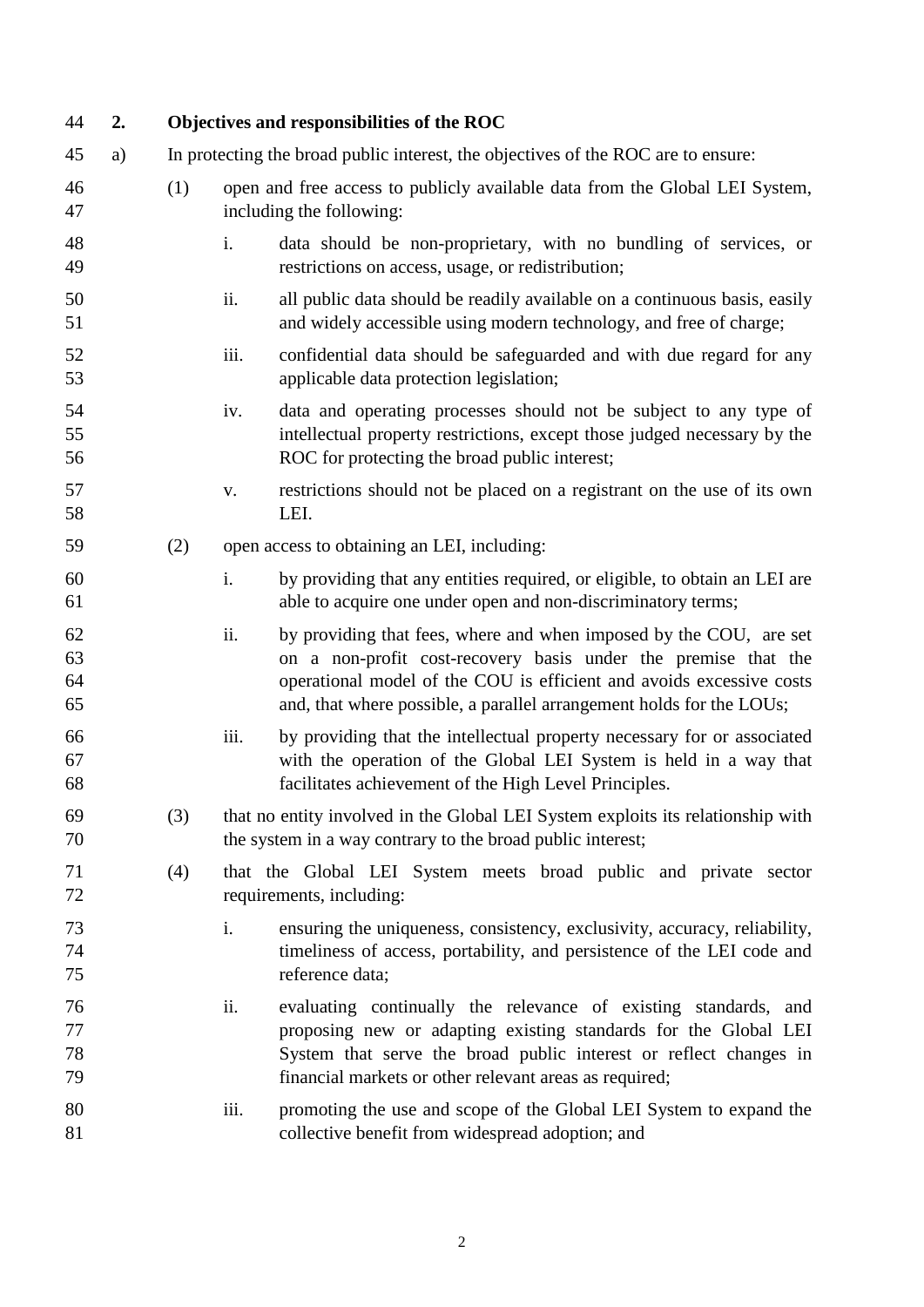| 82<br>83<br>84                         |    |     | iv.              | allowing use of local languages and character sets in registration, as<br>well as allowing access to the Global LEI System in a common<br>language and character set.                                                                                                                                                                                                                                                                                        |
|----------------------------------------|----|-----|------------------|--------------------------------------------------------------------------------------------------------------------------------------------------------------------------------------------------------------------------------------------------------------------------------------------------------------------------------------------------------------------------------------------------------------------------------------------------------------|
| 85<br>86                               | b) |     | and authorities: | In carrying out its mission and objectives, the ROC has the following responsibilities                                                                                                                                                                                                                                                                                                                                                                       |
| 87<br>88<br>89<br>90                   |    | (1) |                  | to be the ultimate authority for oversight of the Global LEI System, including<br>guidance, standards, high level plans, policies, and protocols. The capacity to<br>review and approve all decisions relating to the governance and strategy of<br>the global LEI foundation operating the COU;                                                                                                                                                             |
| 91<br>92                               |    | (2) |                  | to facilitate the establishment of, and to designate the global LEI foundation<br>(or body of equivalent legal form) as the legal entity that operates the COU;                                                                                                                                                                                                                                                                                              |
| 93<br>94                               |    | (3) |                  | to oversee standards and general policies for the Global LEI System to ensure<br>that they are in the broad public interest, including, but not limited to:                                                                                                                                                                                                                                                                                                  |
| 95<br>96                               |    |     | i.               | standards for LEI reference data and for other aspects of the operations<br>of the Global LEI System;                                                                                                                                                                                                                                                                                                                                                        |
| 97                                     |    |     | ii.              | standards for participation of LOUs in the Global LEI System;                                                                                                                                                                                                                                                                                                                                                                                                |
| 98<br>99                               |    |     | iii.             | cost-recovery principles, protocols, and procedures for the COU<br>budget formation;                                                                                                                                                                                                                                                                                                                                                                         |
| 100<br>101                             |    |     | iv.              | material contracts review to ensure that the objectives in section 2 a)<br>are respected; and                                                                                                                                                                                                                                                                                                                                                                |
| 102<br>103                             |    |     | V.               | standards for business continuity, disaster recovery and automated<br>system safeguards.                                                                                                                                                                                                                                                                                                                                                                     |
| 104<br>105                             |    | (4) |                  | to request and receive independent audits of the Global LEI System for<br>financial control, best business practices, and data quality standards;                                                                                                                                                                                                                                                                                                            |
| 106<br>107<br>108<br>109<br>110<br>111 |    | (5) |                  | to appoint the initial Board of Directors of the global LEI foundation operating<br>the COU, to review the appointment and continuance of Directors, and to<br>request (or direct, if consistent with the governing law of the global LEI<br>foundation) removal of Directors for cause, according to public-interest<br>protection criteria established by the ROC to be reflected in the governing<br>documents of the global LEI foundation;              |
| 112<br>113<br>114<br>115<br>116<br>117 |    | (6) |                  | to appoint, public or independent Directors of the global LEI foundation<br>operating the COU from outside of the regulatory community with special<br>powers, determined by the ROC and to the extent permissible under the law<br>governing the LEI foundation, who as individuals are to act in the broad public<br>interest, (pursuant to the criteria established by the ROC and reflected in the<br>governing documents of the global LEI foundation); |
| 118<br>119<br>120                      |    | (7) |                  | to issue guidance to the COU or other parts of the Global LEI System to<br>protect the broad public interest as expressed in the High Level Principles or<br>in this Charter;                                                                                                                                                                                                                                                                                |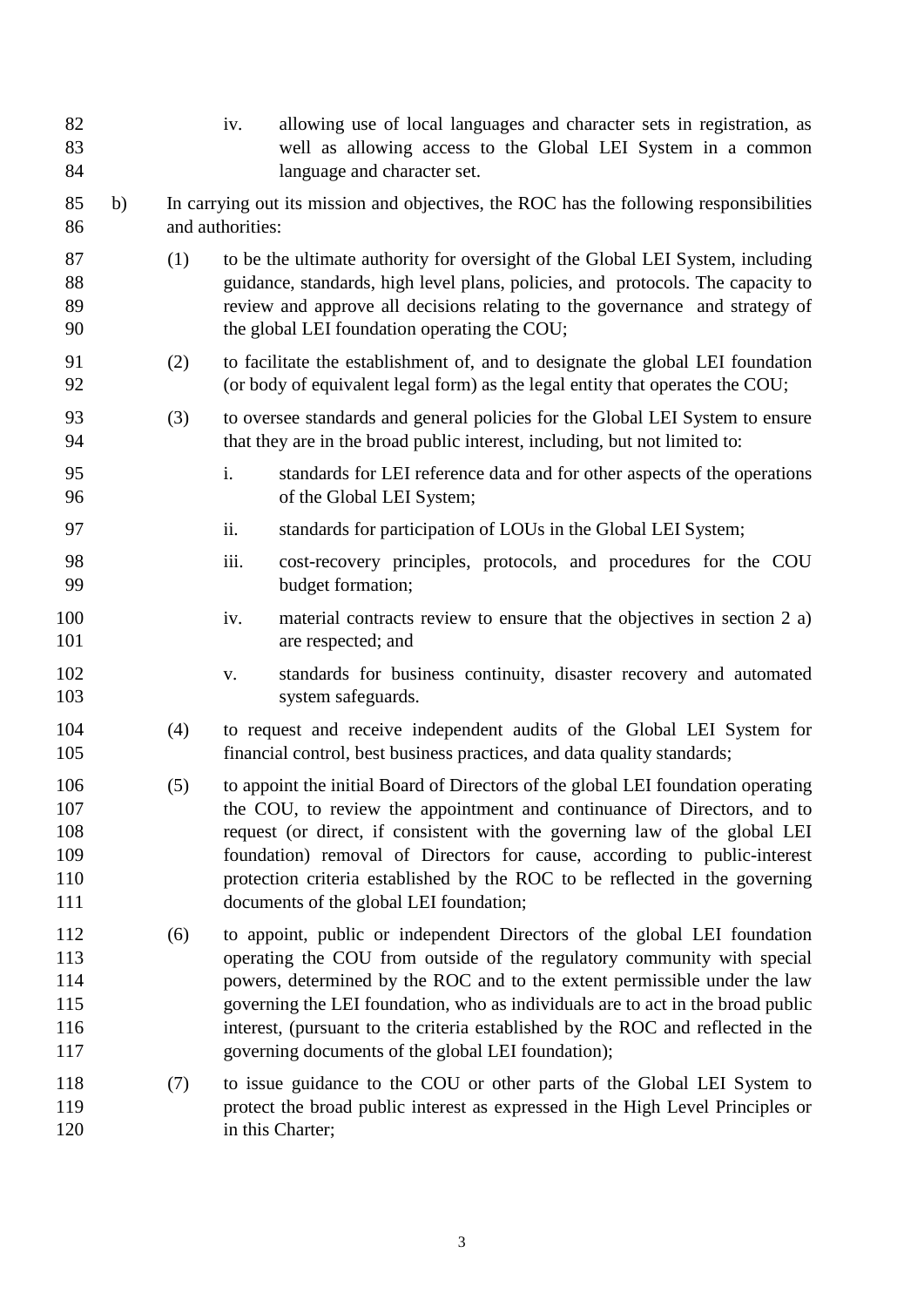- (8) to monitor the performance of the Global LEI System, through inspections, 122 hearings, reports and other means;
- (9) to promote a high level of transparency in the operation of the Global LEI System;
- (10) to establish or appoint such special advisory, technical, or professional committees, working groups, or panels, as may be useful in carrying out the mission, objectives, and responsibilities of the ROC. The membership of such committees, working groups, or panels may be composed of Members of the ROC, other persons, (including from both the regulatory community or private 130 sector), or both;
- (11) to consider establishment of an appropriate framework for mediating or 132 resolving disputes;
- (12) to adopt, in addition to the provisions of this Charter, such rules or procedures as may be necessary to carry out the mission, objectives and responsibilities of 135 the ROC; and
- (13) to undertake any such other functions and actions as may be necessary and permissible to carry out the mission, objectives, and responsibilities of the ROC.
- 

#### **3. Members**

- a) The following are eligible to be a Member of the ROC:
- (1) any public sector authority and jurisdiction including regulatory and supervisory authorities and central banks;
- (2) public international financial institutions; and
- (3) international public sector standard setting, regulatory, supervisory, and central bank bodies and supranational authorities.
- on condition that they are dedicated to working actively for the broad public interest in accordance with the Global LEI System High Level Principles and to working actively towards the objectives specified in this Charter. The public international financial institutions that are so dedicated participate as Members in accordance with their respective legal and policy frameworks.
- b) Membership criteria may be reviewed every 3 years, or earlier under circumstances where needs for review are identified, by the Plenary in the light of the ROC's mission, objectives and responsibilities.
- c) Recognising the need to support effective decision making and thus to contain the number of decision-making Members, jurisdictions are invited to ensure co-ordination among authorities that meet the eligibility criteria.
- d) In the event that the number of eligible members wishing to join the ROC reaches such a size that makes decision-making impractical, Plenary Members should review whether new provisions are needed to limit Plenary Membership.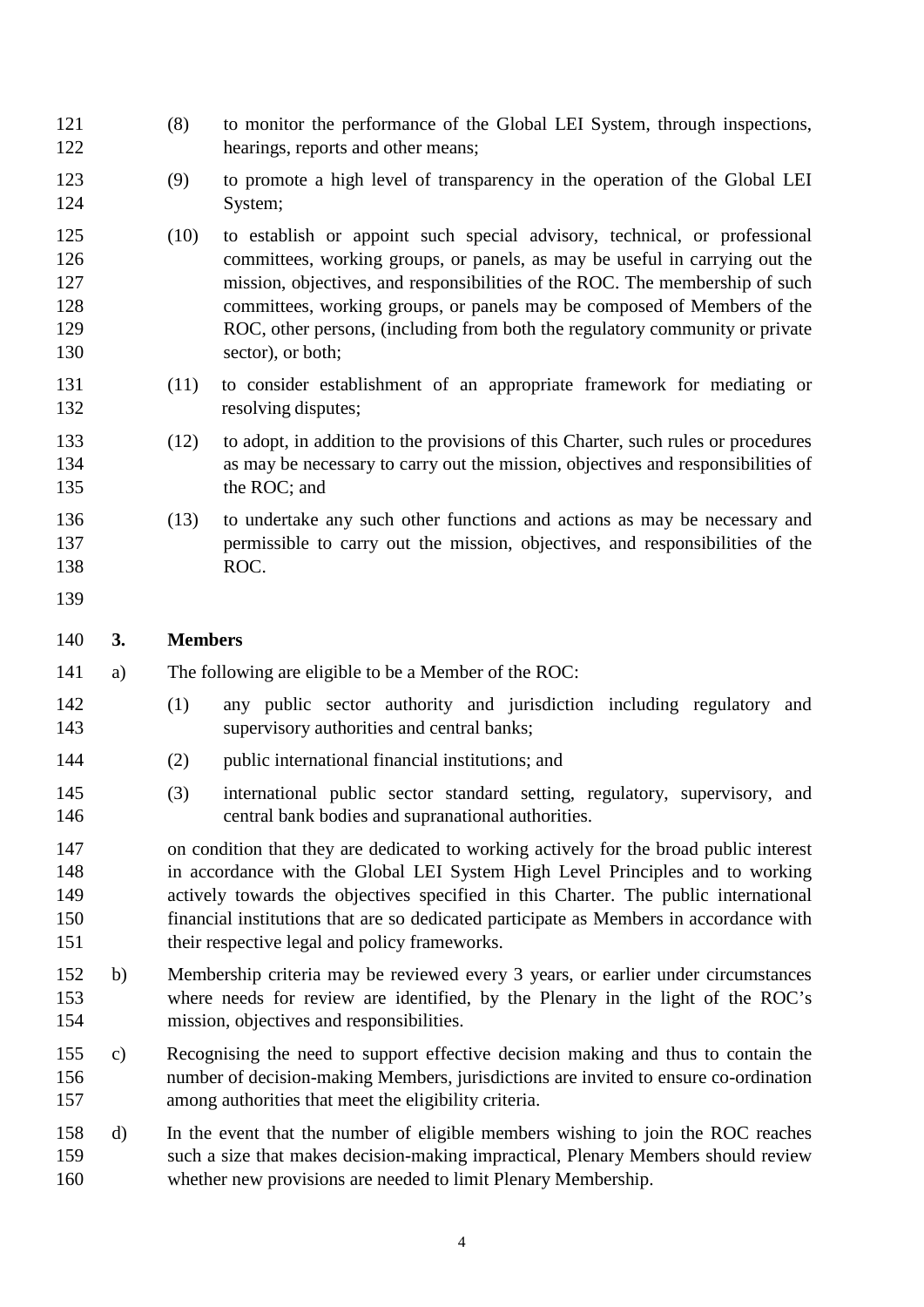#### **4. Commitments of Members**

- Assent to the Charter means that a Member is to:
- a) uphold the High-Level Principles and goals set forth in the Charter to protect the broad public interest in relation to the Global LEI System;
- b) participate actively in the work of the ROC; and
- c) support the introduction of the Global LEI System for official or international identification purposes.
- 

#### **5. Observers**

- a) Public authorities and jurisdictions, public international financial institutions, and international public sector standard setting, regulatory, supervisory, and central bank bodies and supranational authorities, as defined in 3 a) above, that support the High Level Principles and wish to be informed of the proceedings of the ROC, but do not wish to participate actively in the decision making and governance process may become Observers.
- b) An Observer may attend meetings of the Plenary and participate in the ROC in a manner to be determined by the Plenary, Executive Committee, or any other groups, committees, working groups or panels that invite the Observer.
- 
- An Observer may not participate in the decision making of the Plenary or the Executive Committee.
- 

## **6. Structure**

- The ROC is composed of the following:
- a) the Plenary;
- b) the Executive Committee;
- c) the Committee on Evaluation and Standards; and
- d) other committees, working groups, or panels as provided for in Section 2 (b) (10) above.
- 

#### **7. Decision making**

- a) Decisions by the Plenary, Executive Committee, and any other groups, committees, or bodies established by the ROC should be taken by consensus where possible.
- b) Members of the ROC have the duty to work towards consensus.
- c) The Chair has the duty to seek as broad a consensus as possible.
- d) Members who have stated an objection have the right to delay a decision for a fixed, short period and ask the Chair to seek an alternative solution.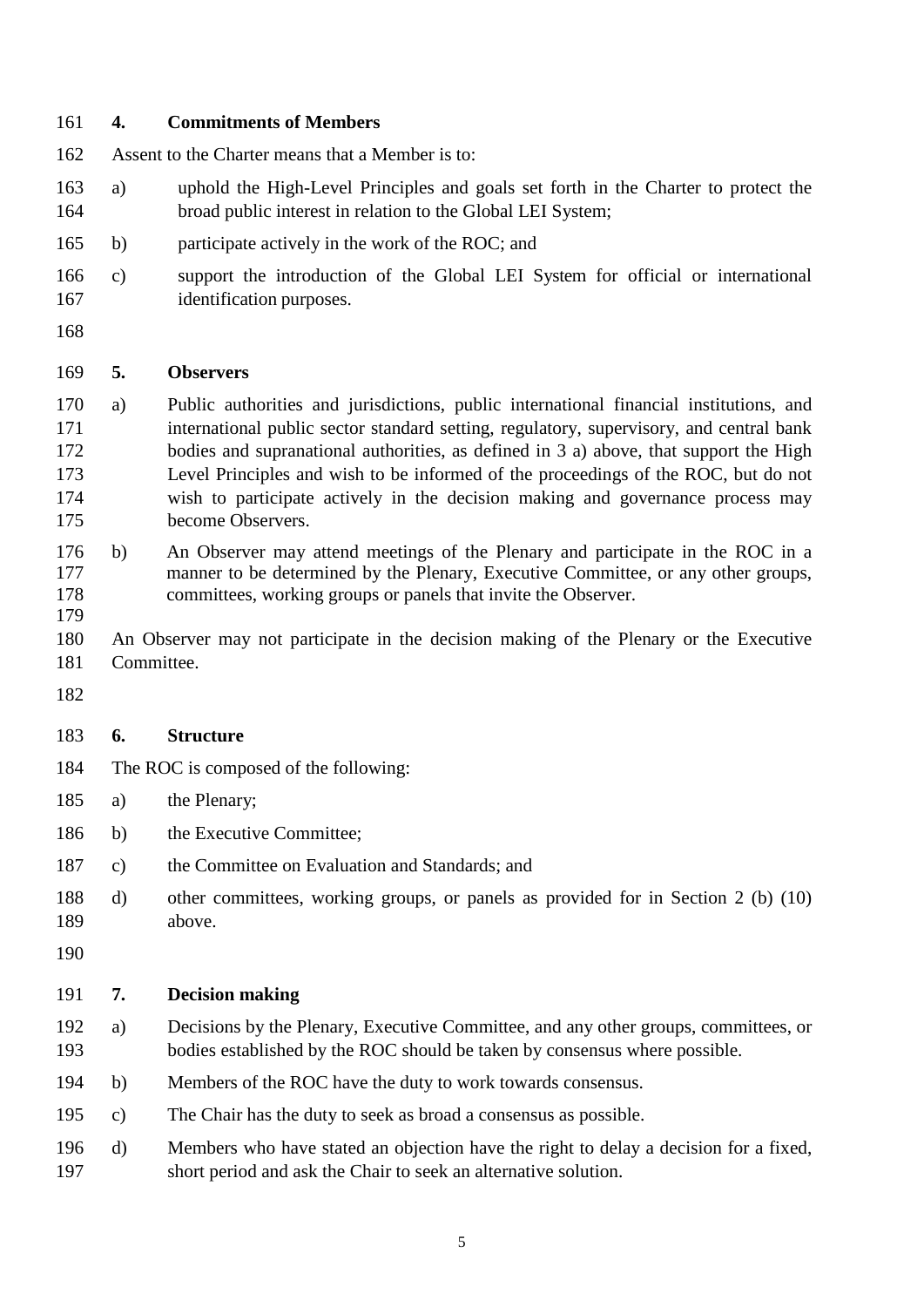e) Voting should only occur in exceptional circumstances where consensus cannot be reached using the procedures outlined above. For such an eventuality, the ROC is to develop voting procedures with a geographically balanced majority for adopting decisions in the event that consensus cannot be reached for either or both the Plenary and the Executive Committee.

**8. Plenary Membership and Responsibilities**

- a) The Plenary consists of one designated representative of each Member of the ROC.
- b) The Plenary is the ultimate decision-making body of the ROC.
- c) The Plenary is presided over by the Chair of the ROC.
- d) The Plenary:
- (1) decides on the manner in which the Plenary conducts its affairs;
- (2) approves the work program of the ROC;
- (3) oversees the standards and general policies for the Global LEI System, to ensure that they protect the broad public interest, taking account of the analysis and recommendations of the Executive Committee;
- (4) exercises oversight of the adherence of the Global LEI System to the High Level Principles and the goals specified in this Charter, and promotes 216 transparency throughout the system;
- (5) reviews membership criteria every 3 years or earlier where needs for review are identified, in the light of the ROC mission, objectives and responsibilities;
- (6) appoints the Chair, the Vice Chair(s), and the Executive Committee;
- (7) provides the Executive Committee with specific dedicated responsibilities and powers to take forward the work of the ROC and assigns responsibility for decisions on operational oversight issues to the Executive Committee;
- (8) facilitates the establishment of, and designates the global LEI foundation (or body of equivalent legal form) as the legal entity that operates the COU and terminates this designation;
- (9) appoints the initial Board of Directors of the global LEI foundation operating the COU and reviews appointment and continuance of Directors, and thereafter requests removal of Directors, as specified in 2 (b) (5) of this Charter, taking due account of the recommendations of the Executive Committee;
- (10) appoints, public or independent Directors as foreseen in section 2 (b) (6);
- (11) hears at least twice a year, and as deemed necessary by the Plenary, a report from the Chair of the Board of Directors of the global LEI foundation 234 operating the COU;
- (12) establishes the Committee on Evaluation and Standards and appoints its chair;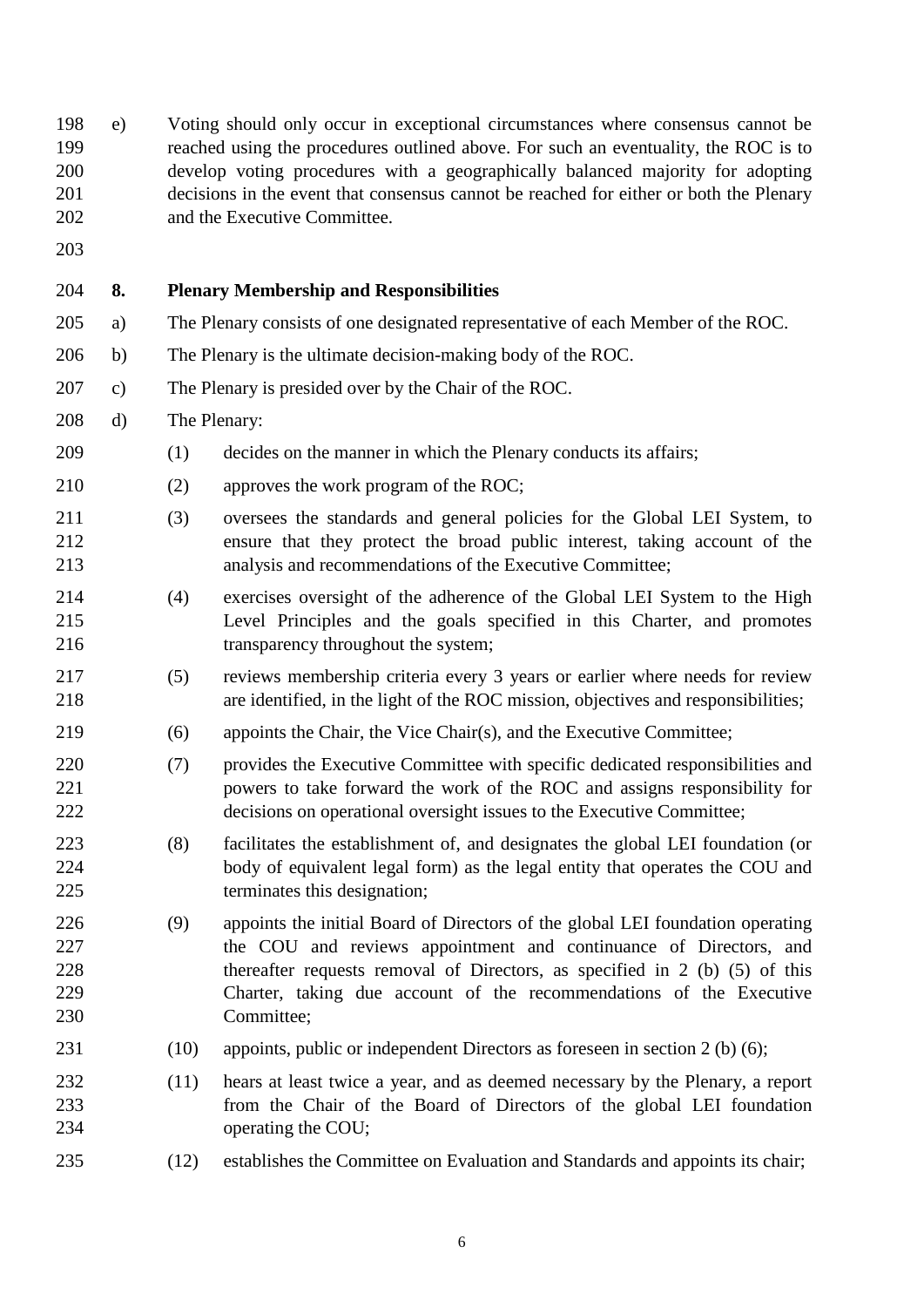- (13) establishes other committees, working groups and panels, as necessary, including membership and responsibilities;
- 238 (14) appoints the Secretariat;
- (15) reviews and approves any amendments to this Charter; and
- (16) decides on any other matter governing the business and affairs of the ROC.

**9. Plenary Representation and Attendance**

- a) All Members are entitled to attend and participate in the Plenary.
- b) The Chair of the ROC presides over the Plenary.
- c) The Plenary is expected to meet at least 2 times each year.
- 

## **10. Executive Committee**

- a) An Executive Committee is established and composed of an initial maximum of twenty-three (23) Members selected by, and from among the Plenary Membership. Regional Executive Committee Members are to be selected by and from the Plenary Members for that region. Members representing global public international financial institutions and standard setting bodies are to be selected by the Plenary.
- b) Membership of the Executive Committee is to be balanced jurisdictionally and regionally. The initial composition of the Executive Committee is to consist of a maximum of five (5) Members from at least 2 jurisdictions in each of the following regions: North America (including Mexico and the Caribbean); Europe (including the Commonwealth of Independent States); Asia (excluding the Middle East); and Central and South America, Africa, Oceania, and the Middle East. In addition, up to three (3) Members may be appointed to represent global public international financial institutions and standard setting bodies. The maximum size and composition of the Executive Committee is to be reviewed every 3 years, in accordance with criteria to be developed and approved by the Plenary. The Chair and the Vice Chair(s) are to be appointed from the Membership of the Executive Committee.
- c) Members of the Executive Committee are to be appointed for a maximum 3 year term, subject to renewal. Initial appointments may include some shorter term appointments to facilitate rotation in each region upon the decision of a region.
- d) The Executive Committee is to take forward the work of the ROC including decisions on operational oversight issues, under specified delegated responsibilities and powers provided by the Plenary.
- e) The Executive Committee may establish working groups and panels as needed to take forward the work of the Executive Committee.
- f) In addition to its delegated responsibilities, the duties of the Executive Committee include the following:
- (1) providing regular information and recommendations to the Plenary to keep the Plenary fully engaged and capable of action;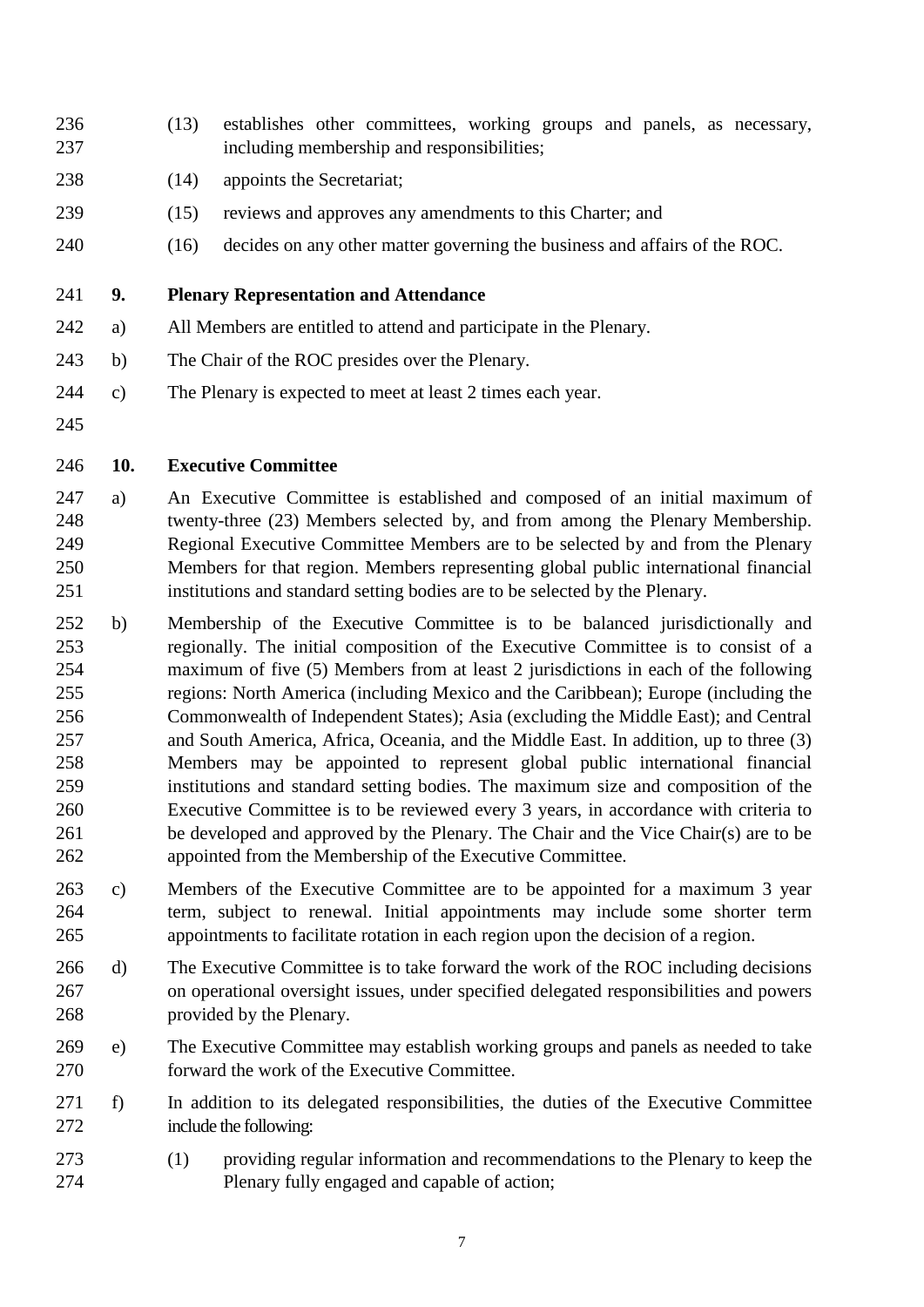| 275<br>276                             | (2)  | informing the Plenary on the fulfilment of the delegated oversight<br>responsibilities provided to the Executive Committee;                                                                                                                                                                                                                                                                                                                                     |
|----------------------------------------|------|-----------------------------------------------------------------------------------------------------------------------------------------------------------------------------------------------------------------------------------------------------------------------------------------------------------------------------------------------------------------------------------------------------------------------------------------------------------------|
| 277                                    | (3)  | monitoring and guiding the progress of the ROC's ongoing work;                                                                                                                                                                                                                                                                                                                                                                                                  |
| 278                                    | (4)  | preparing options for decision for matters reserved to the Plenary;                                                                                                                                                                                                                                                                                                                                                                                             |
| 279<br>280<br>281<br>282<br>283<br>284 | (5)  | conducting ongoing oversight of the Global LEI System to monitor adherence<br>to the High Level Principles and other agreed principles, policies and<br>standards to protect the broad public interest. In furtherance of this mission the<br>Executive Committee shall hear at least twice a year, and as deemed necessary<br>by the Executive Committee, a report from the Chair of the Board of Directors<br>of the global LEI foundation operating the COU; |
| 285<br>286<br>287                      | (6)  | analysing and developing recommendations for principles, standards and<br>general policies for the Global LEI System, ensuring that they serve the broad<br>public interest, including, but not limited to:                                                                                                                                                                                                                                                     |
| 288<br>289                             |      | i.<br>standards for LEI reference data and for other aspects of the Global<br>LEI System's operations;                                                                                                                                                                                                                                                                                                                                                          |
| 290                                    |      | ii.<br>standards for participation of LOUs in the Global LEI System;                                                                                                                                                                                                                                                                                                                                                                                            |
| 291<br>292                             |      | iii.<br>cost-recovery principles, protocols, and procedures for the COU<br>budget formation;                                                                                                                                                                                                                                                                                                                                                                    |
| 293<br>294                             |      | iv.<br>material contracts review to ensure that the objectives in section 2 a)<br>are respected; and                                                                                                                                                                                                                                                                                                                                                            |
| 295<br>296                             |      | standards for business continuity, disaster recovery, and automated<br>V.<br>system safeguards.                                                                                                                                                                                                                                                                                                                                                                 |
| 297<br>298<br>299                      | (7)  | reviewing and commissioning work from the Committee on Evaluation and<br>Standards or other committees, working groups and panels and co-ordinating<br>work across those groups;                                                                                                                                                                                                                                                                                |
| 300<br>301                             | (8)  | requesting and receiving independent audits of the system for: financial<br>control, best business practices, and data quality standards;                                                                                                                                                                                                                                                                                                                       |
| 302<br>303                             | (9)  | performing on site reviews of the COU, subject to COU security<br>requirements;                                                                                                                                                                                                                                                                                                                                                                                 |
| 304<br>305                             | (10) | requesting on as needed basis information from the Directors of the global<br>LEI foundation operating the COU;                                                                                                                                                                                                                                                                                                                                                 |
| 306<br>307<br>308                      | (11) | issuing guidance to the COU or other parts of the Global LEI System to<br>protect the broad public interest as expressed in the High Level Principles or<br>in this Charter;                                                                                                                                                                                                                                                                                    |
| 309<br>310                             | (12) | considering establishment of an appropriate framework for mediating or<br>resolving disputes;                                                                                                                                                                                                                                                                                                                                                                   |
| 311                                    | (13) | overseeing the work of the ROC Secretariat;                                                                                                                                                                                                                                                                                                                                                                                                                     |
| 312<br>313                             | (14) | preparing the Plenary meetings, including making recommendations as<br>appropriate in order to allow the Plenary to efficiently fulfil its mandate; and                                                                                                                                                                                                                                                                                                         |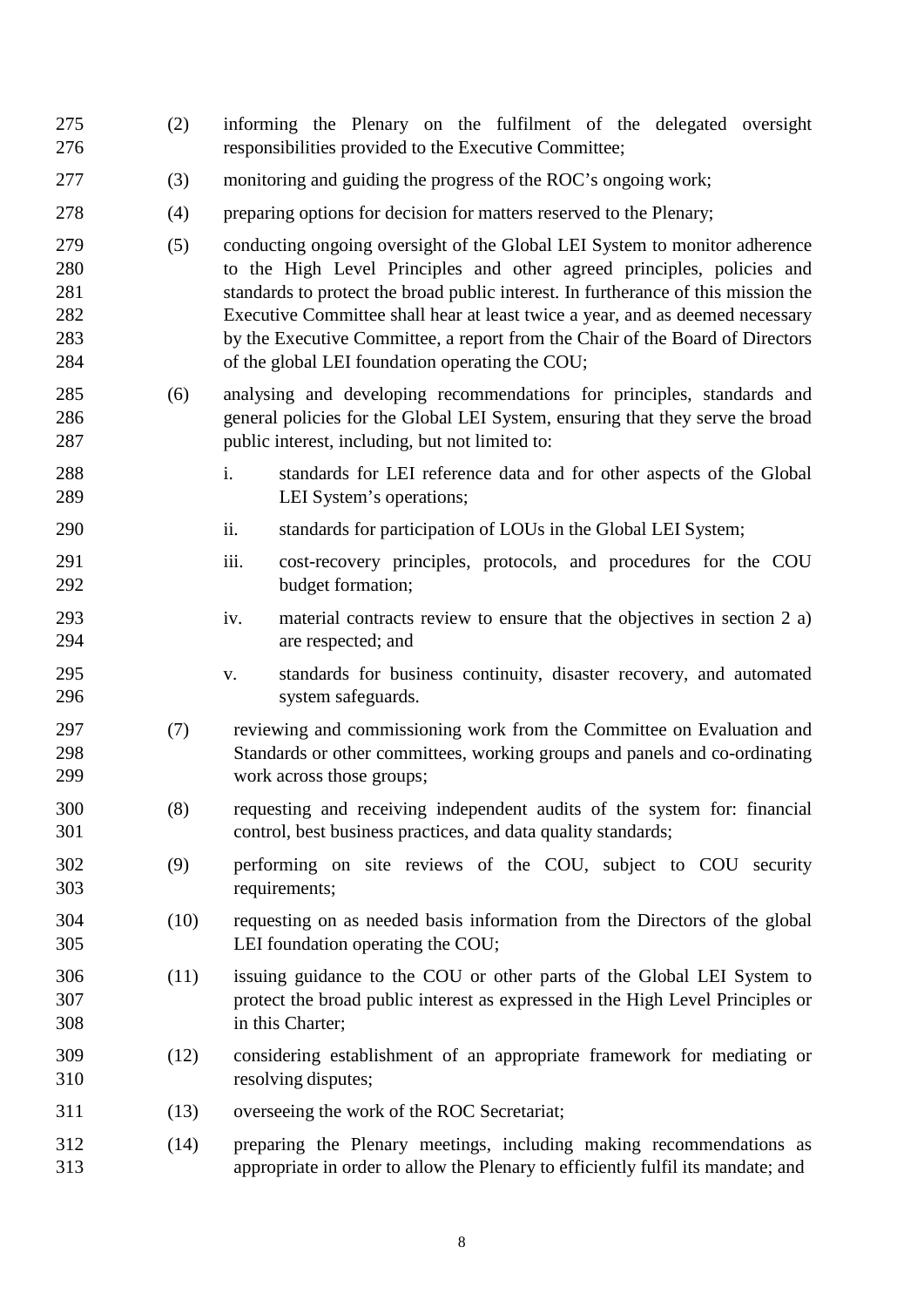- (15) taking forward, after consultation and consistent with the directions of the Plenary, any other work necessary for the ROC to meet its mandate.
- 

## **11. Committee on Evaluation and Standards (CES)**

- The CES has the following responsibilities to support the regulatory oversight functions of the ROC and the Executive Committee:
- a) to evaluate the adequacy of existing standards and protocols in the light of the High Level Principles and other principles adopted by the ROC and that serve the broad public interest;
- b) to propose revised or additional standards, or protocols as necessary;
- c) to recommend to the Executive Committee the development of additional standards and protocols or the modification of existing standards and protocols as necessary; and
- d) to perform any other tasks and functions as requested by the Plenary or Executive Committee.
- Members of the CES do not necessarily need to be the individuals or organisations participating in the ROC.
- The CES reports to the Executive Committee on a regular basis and to the Plenary when requested.
- 

#### **12. Chair**

- a) The Chair and the Vice Chair(s) are appointed by the Plenary from the Membership of the Executive Committee for a term of 2 consecutive years extendable for a maximum of one year.
- b) The Chair convenes and chairs the meetings of the Plenary and of the Executive Committee.
- c) The Chair is the principal spokesperson for the ROC and represents the ROC externally. The Chair should be informed of all significant matters that concern the ROC.
- d) The Chair is to take all decisions and act as necessary to achieve the objectives of the ROC, in accordance with directions given by the Plenary or the Executive Committee.
- e) The Chair is to act in the best interests of the ROC and ROC Membership.
- f) The Chair has a duty to seek as broad a consensus as possible.
- g) The Chair is to be supported by up to two Vice-Chair(s), appointed by the Plenary from the Membership of the Executive Committee for a term concurrent to the Chair. The Chair and Vice-Chair(s) are to be from different geographic regions.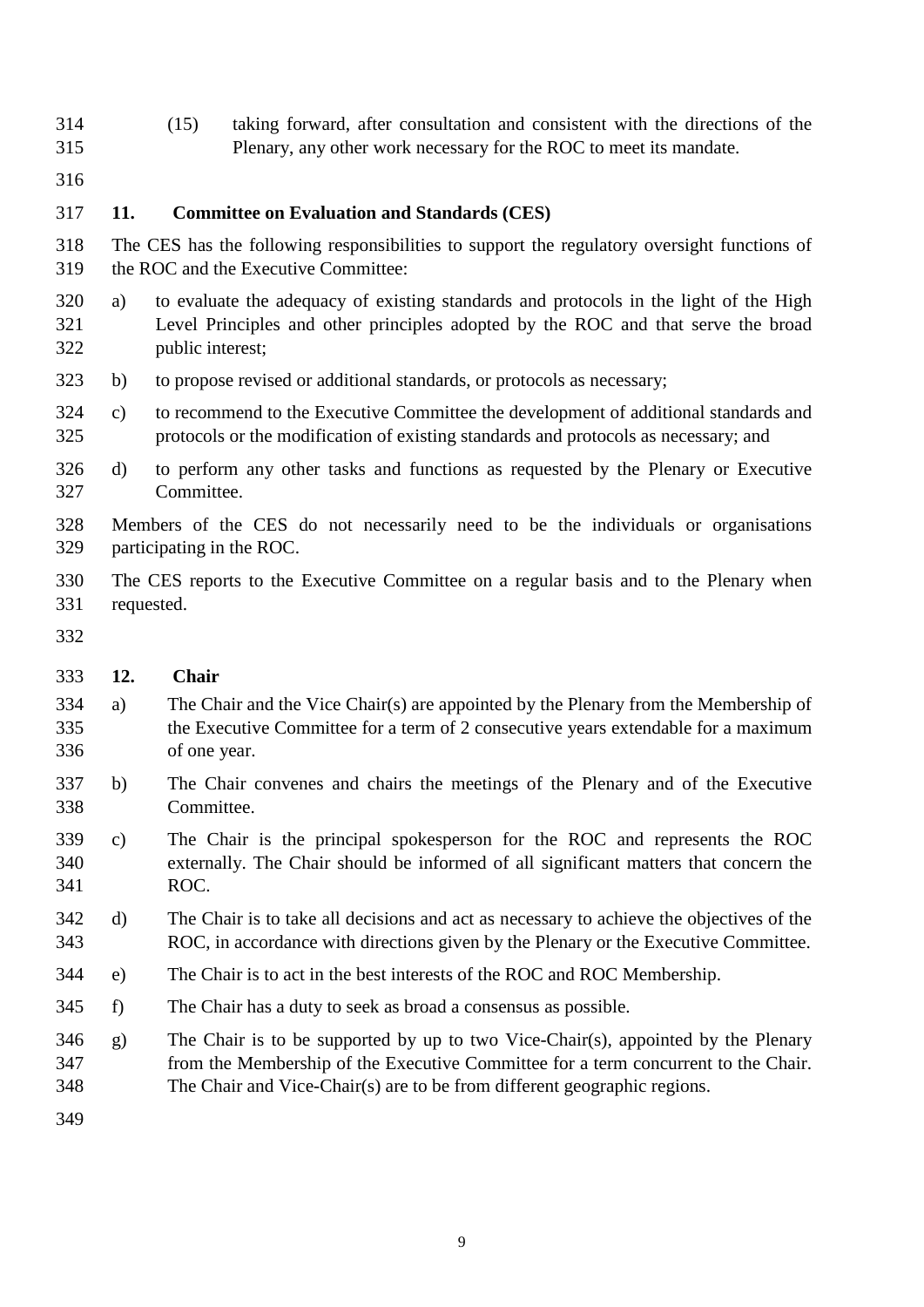| 350                      | 13.                                                                                                                                                                        | Secretariat                                                                                                                                                                                                                                                                          |  |  |  |
|--------------------------|----------------------------------------------------------------------------------------------------------------------------------------------------------------------------|--------------------------------------------------------------------------------------------------------------------------------------------------------------------------------------------------------------------------------------------------------------------------------------|--|--|--|
| 351<br>352               | a)                                                                                                                                                                         | The Plenary is to appoint a Secretariat to support the ROC, taking account of a<br>recommendation from the Chair and the Executive Committee.                                                                                                                                        |  |  |  |
| 353<br>354               | b)                                                                                                                                                                         | The Secretariat is directed by the Chair of the ROC, on behalf of the Plenary and<br><b>Executive Committee.</b>                                                                                                                                                                     |  |  |  |
| 355<br>356               | $\mathbf{c})$                                                                                                                                                              | The duty of the Secretariat is to support the work of the ROC. The Secretariat does<br>not participate in any ROC decision making.                                                                                                                                                   |  |  |  |
| 357                      | d)                                                                                                                                                                         | The Secretariat is to maintain and publish a list of Plenary Members.                                                                                                                                                                                                                |  |  |  |
| 358<br>359<br>360<br>361 | e)                                                                                                                                                                         | The initial Secretariat is to be provided through the establishment of an agreement<br>with an existing public international financial institution, that could help the ROC to<br>mobilise and organise the necessary secretariat services during the first 3 years of<br>formation. |  |  |  |
| 362<br>363               | f                                                                                                                                                                          | On an ongoing basis, the costs of the Secretariat are to be provided from registration<br>fees levied on registrants consistent with modalities to be established by the Plenary.                                                                                                    |  |  |  |
| 364<br>365               | g)                                                                                                                                                                         | The Plenary is to review all aspects of Secretariat arrangements 3 years after the<br>formation of the ROC.                                                                                                                                                                          |  |  |  |
| 366                      |                                                                                                                                                                            |                                                                                                                                                                                                                                                                                      |  |  |  |
| 367                      | 14.                                                                                                                                                                        | <b>Funding of the ROC</b>                                                                                                                                                                                                                                                            |  |  |  |
| 368<br>369               | On an ongoing basis, the funding of the ROC is to be provided from registration fees levied<br>on registrants consistent with modalities to be established by the Plenary. |                                                                                                                                                                                                                                                                                      |  |  |  |
| 370                      |                                                                                                                                                                            |                                                                                                                                                                                                                                                                                      |  |  |  |
| 371                      | 15.                                                                                                                                                                        | <b>Establishment</b>                                                                                                                                                                                                                                                                 |  |  |  |
| 372<br>373<br>374        | a)                                                                                                                                                                         | The ROC is to be formed following endorsement of this Charter by the Group of<br>Twenty and the FSB, and there being:                                                                                                                                                                |  |  |  |
| 375<br>376               |                                                                                                                                                                            | $(1)$ at least eleven $(11)$ authorities assenting to this Charter, including:                                                                                                                                                                                                       |  |  |  |
| 377<br>378<br>379<br>380 |                                                                                                                                                                            | (2) at least three (3) from each of three regional groupings: North America<br>(including Mexico and the Caribbean); Europe (including the Commonwealth<br>of Independent States); and Asia (excluding the Middle East); and                                                         |  |  |  |
| 381<br>382<br>383        |                                                                                                                                                                            | (3) at least two (2) from a regional group comprising Central and South America,<br>Africa, Oceania, and the Middle East; and                                                                                                                                                        |  |  |  |
| 384<br>385<br>386        |                                                                                                                                                                            | (4) of those authorities assenting within each of the four regions, at least two (2)<br>deriving from different jurisdictions.                                                                                                                                                       |  |  |  |
| 387<br>388<br>389<br>390 | b)                                                                                                                                                                         | Prior to the formation of the ROC and appointment of the Chair of the ROC by the<br>Plenary, assent to the Charter is to be made by letter from eligible authorities to the<br>Chair of the FSB.                                                                                     |  |  |  |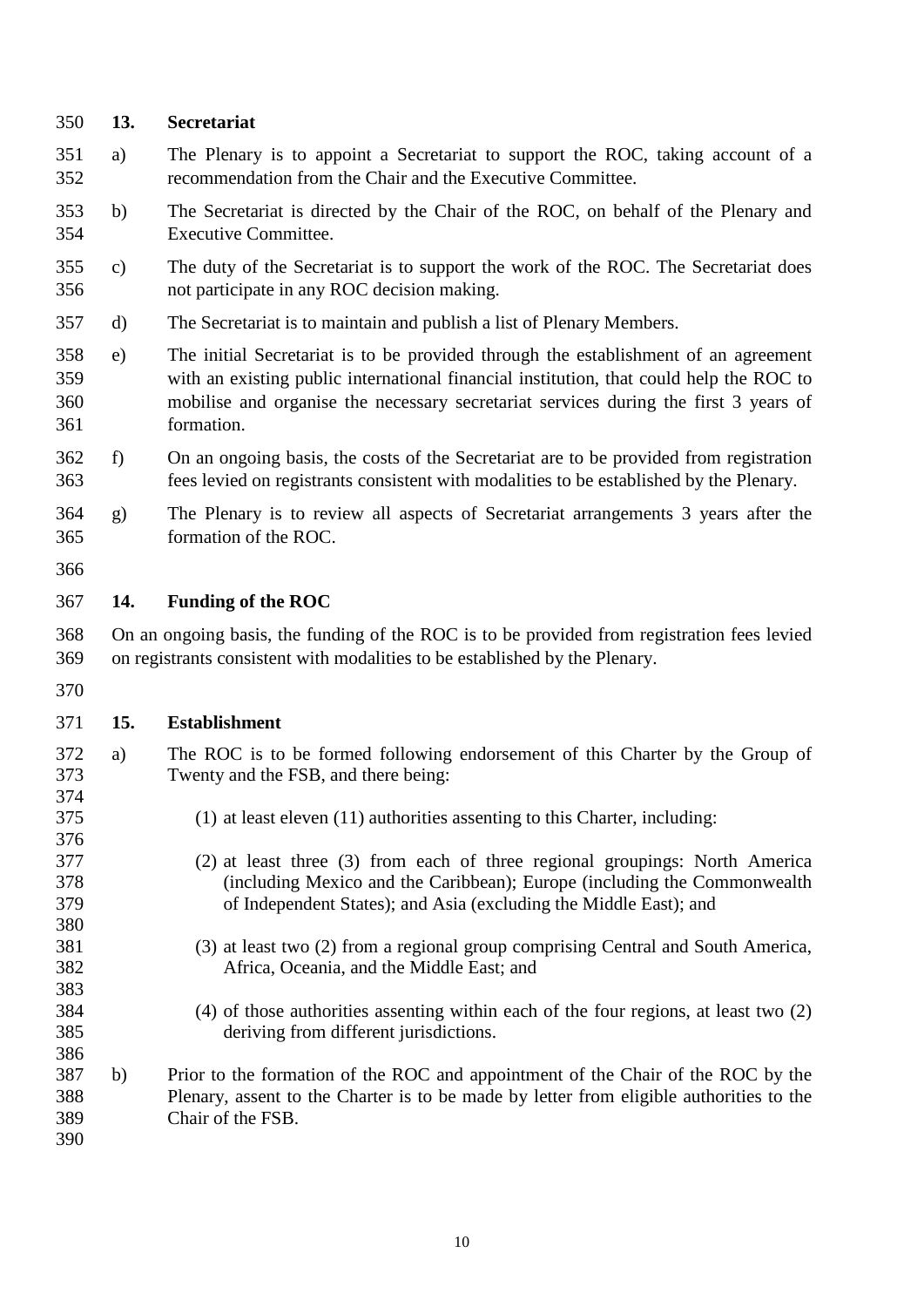- 391 c) On formation of the ROC, and appointment of the Chair of the ROC by the Plenary,<br>392 assent to the Charter is to be made by letter from eligible authorities to the Chair of assent to the Charter is to be made by letter from eligible authorities to the Chair of the ROC. Membership becomes active once the Chair has provided confirmation.
- d) A Member may terminate its Membership by letter to the Chair of the ROC.
- 396<br>397 e) A request for Observer status is to be made by letter from eligible authorities to the Chair of the FSB prior to the formation of the ROC, and thereafter by letter to the Chair of the ROC.

#### **16. Access to information**

 The ROC is to have access to documents of the global LEI foundation operating the COU as well as those of the COU. The non-public information contained in these documents is to be treated as confidential information by the Members of the ROC. Provisions regarding such access are to be reflected in by-laws of the LEI foundation.

## **17. Confidentiality**

 The ROC Members are to treat all non-public information and documents, provided to or 407 obtained by them under or in connection with LEI oversight activities and this Charter, as confidential. The Members are to ensure that confidential information provided to them in the confidential. The Members are to ensure that confidential information provided to them in the context of the regulatory oversight arrangements is to be used only for the oversight of the Global LEI System, and is not to be used by them for any other purpose, including in their capacities as users of the LEI services, provided that the foregoing does not prejudice their responsibilities under national laws or regulatory requirements.

## **18. Amendment Clause**

 Amendment of any of the provisions of this Charter may be proposed by the Executive Committee or Plenary and if adopted by the Plenary modifies this Charter. Such adoption is subject to the decision-making framework for the ROC, or by specific procedures to be defined by the Plenary.

#### **19. Review Clause**

 The ROC may review the Charter as necessary, in an appropriate manner. The review may cover all aspects of the governance arrangements for the Global LEI System. An initial review is to take place by no later than October 2017. By this date, the Plenary is to examine this Charter on the basis of a report from the Executive Committee and is to determine whether the mission and organization of the ROC need to be reviewed.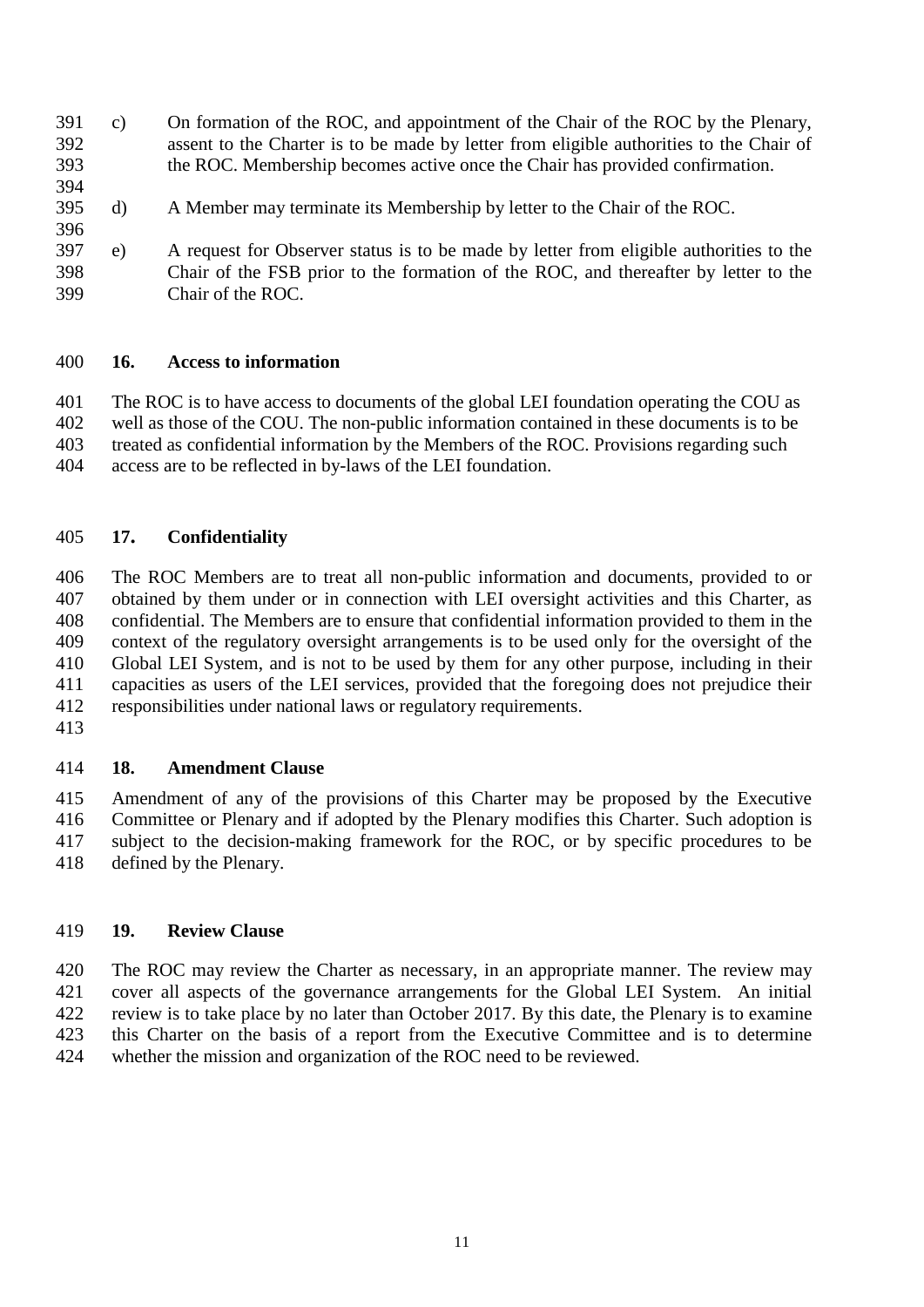## 425 **20. Legal Effect**

426 This Charter does not create any legal rights or obligations or modify or supersede any national or international laws or regulatory requirements in force in any applicable national or international laws or regulatory requirements in force in any applicable 428 jurisdiction, or applying to, any of the Members.

429<br>430

430 Nothing in this Charter is to require or to be deemed to require any of the Members to act in a<br>431 manner which amounts to or may amount to violation of any of the provisions of any such 431 manner which amounts to or may amount to violation of any of the provisions of any such national or international laws, legal frameworks, or regulatory requirements, or to prejudice national or international laws, legal frameworks, or regulatory requirements, or to prejudice 433 or affect the exercise of any of their rights and discretions thereunder.

434<br>435 By endorsing or assenting to this Charter or becoming a Member of the ROC, no Member 436 waives any immunity from suit or privilege to which it may otherwise be entitled and no 437 Member submits to the jurisdiction of any court or arbitral body that would not otherwise 438 have jurisdiction.

## 440 **21. Annexes**

441<br>442 The Annexes to this Charter, are considered part of the Charter:

443

439

444 Annex A: Global LEI System High Level Principles.

445 Annex B: Annex B: Recommendations for the development and implementation of the

- 446 Global LEI System.
- 447
- 448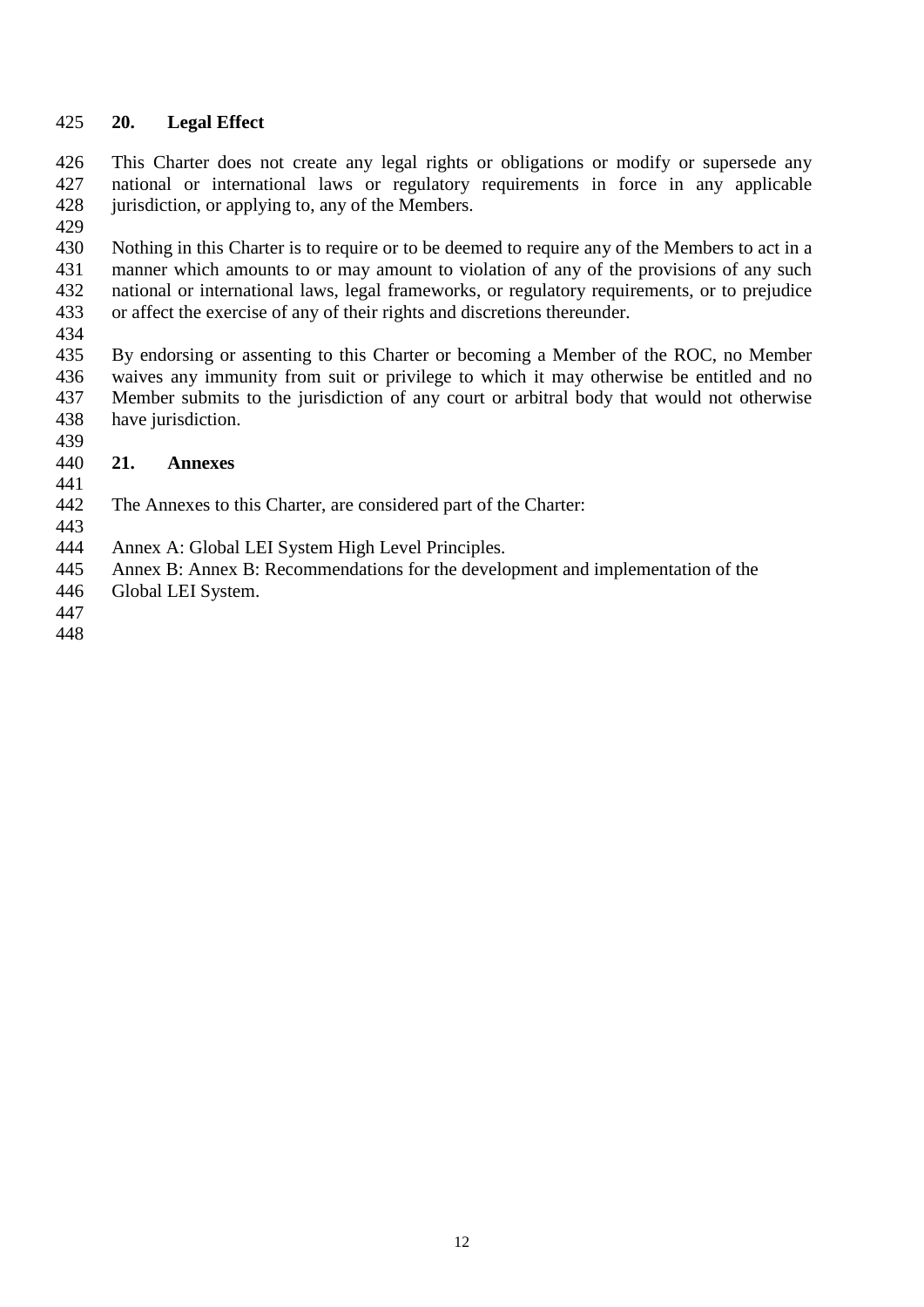| 449                             |    | <b>Annex A: Global LEI System High Level Principles</b>                                                                                                                                                                                                                                           |
|---------------------------------|----|---------------------------------------------------------------------------------------------------------------------------------------------------------------------------------------------------------------------------------------------------------------------------------------------------|
| 450                             |    |                                                                                                                                                                                                                                                                                                   |
| 451<br>452                      | 1. | The Global LEI system should uniquely identify participants to financial transactions.                                                                                                                                                                                                            |
| 453<br>454                      |    | 2. The LEI system should meet the requirements of the global regulatory community for                                                                                                                                                                                                             |
| 455<br>456                      |    | accurate, consistent and unique entity identification.                                                                                                                                                                                                                                            |
| 457<br>458<br>459               |    | 3. The LEI system should be designed in a manner that provides benefits to financial<br>market participants.                                                                                                                                                                                      |
| 460<br>461<br>462<br>463        |    | 4. Flexibility must be built into the global LEI system to provide the capability for the<br>system to expand, evolve, and adapt to accommodate innovations in financial<br>markets.                                                                                                              |
| 464<br>465<br>466<br>467        |    | 5. The LEI system should not be "locked-in" with a particular service provider for any<br>key system functions or processes. The principles of competition should be ensured<br>on both global and local levels where appropriate.                                                                |
| 468<br>469<br>470               |    | 6. The global LEI system should support a high degree of federation and local<br>implementation under agreed and implemented common standards.                                                                                                                                                    |
| 471<br>472<br>473<br>474        |    | 7. The LEI system should meet evolving requirements of both the regulatory community<br>and industry participants in terms of information content, scope of coverage,<br>timeliness and availability.                                                                                             |
| 475<br>476<br>477<br>478<br>479 |    | 8. The LEI Regulatory Oversight Committee should have the responsibility of upholding<br>the governance principles and oversight of the global LEI system functioning to serve<br>the public interest. The Committee has the ultimate power and authority over the<br>global LEI system.          |
| 480<br>481<br>482               |    | 9. The mission, role and responsibilities of the ROC shall be specified by the global LEI<br>Regulatory Oversight Committee Charter, which shall establish the Committee.                                                                                                                         |
| 483<br>484<br>485<br>486        |    | 10. Participation in the global LEI Regulatory Oversight Committee shall be open to all<br>authorities subscribing to the High Level Principles and to the objectives and<br>commitments in the Charter.                                                                                          |
| 487<br>488<br>489<br>490<br>491 |    | 11. The LEI Central Operating Unit should have the mission and role to ensure the<br>application of uniform global operational standards and protocols set by the ROC and<br>act as the operational arm of the global LEI system. It shall be established as a<br>foundation or legal equivalent. |
| 492<br>493<br>494<br>495<br>496 |    | 12. The LEI Central Operating Unit should have a balanced representation of industry<br>participants from different geographic areas and sectors of economy. Its Board of<br>Directors should be selected from industry representatives, plus independent<br>participants.                        |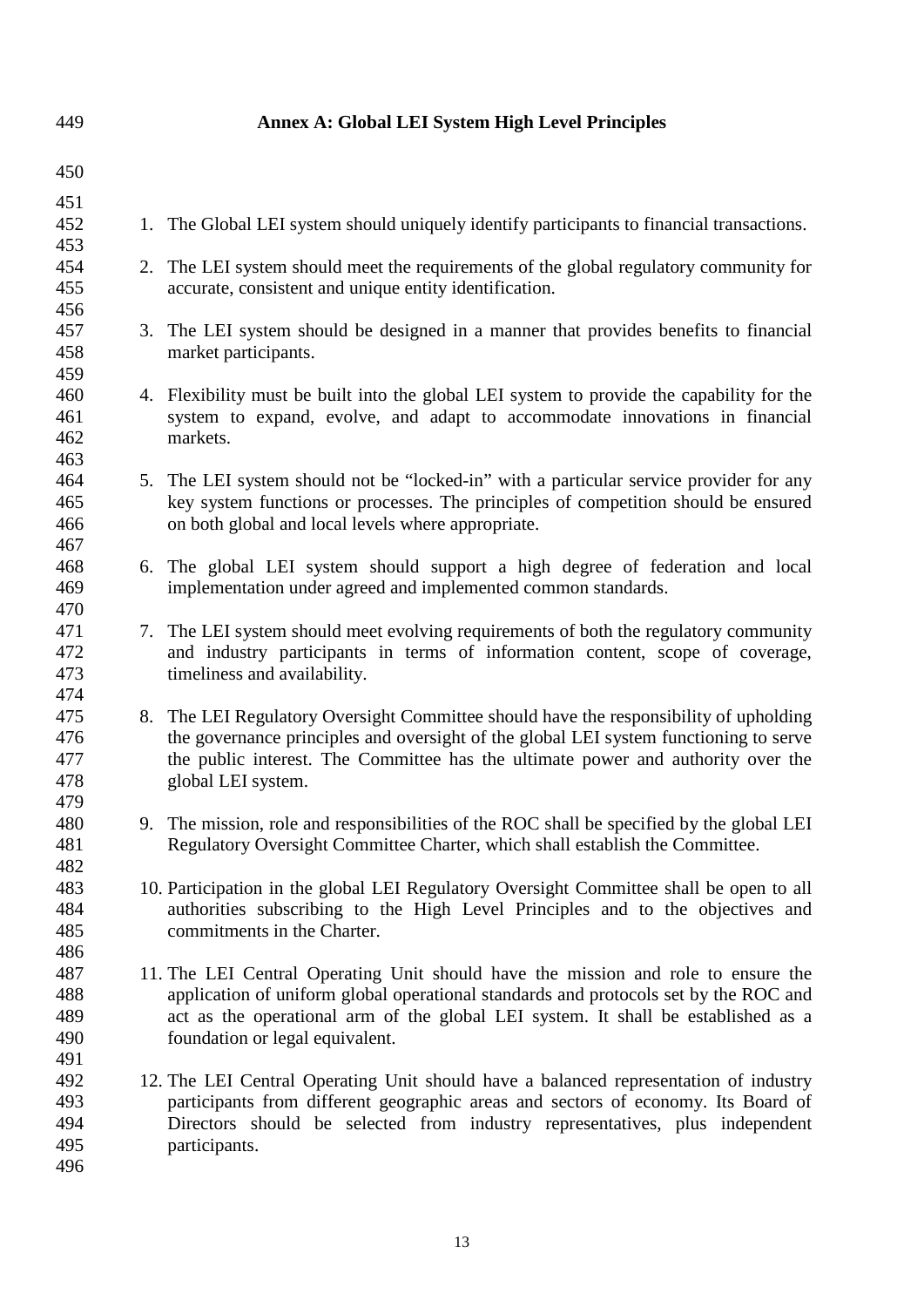- 497 13. The LEI system should allow the local provision by Local Operating Units of all LEI 498 functions which the ROC determines are not required to be centralised. functions which the ROC determines are not required to be centralised. 499<br>500
- 500 14. The LEI system should promote the provision of accurate LEI reference data at the local level from LEI registrants and ensure global uniqueness of the registrants. local level from LEI registrants and ensure global uniqueness of the registrants.
- 502<br>503 503 15. Any global universal intellectual property rights should belong to the global LEI system.
- 505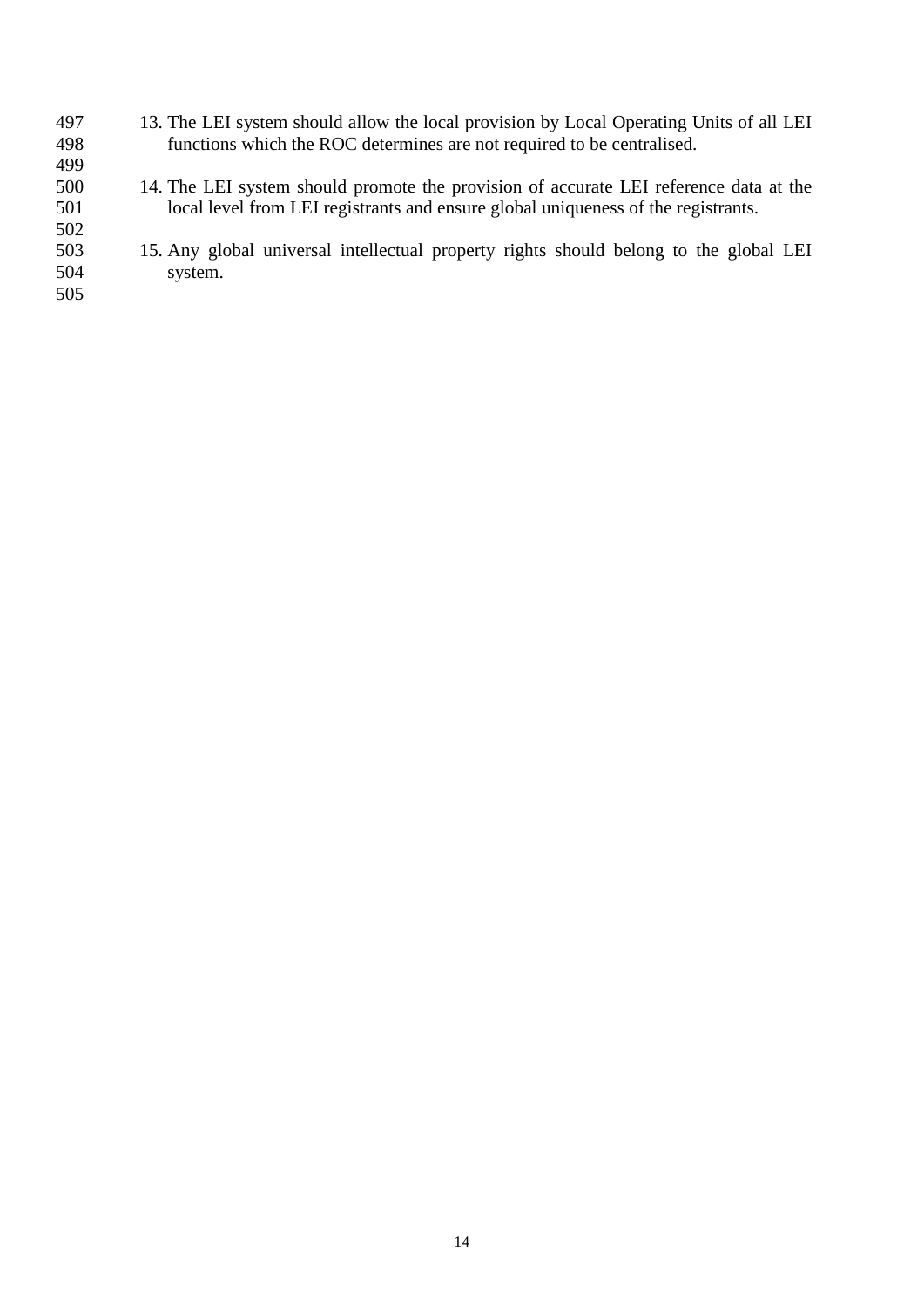## **Annex B: Recommendations for the development and implementation of the Global LEI System**

#### **Recommendation 1**

 **SETTING UP A GLOBAL LEI SYSTEM** The FSB strongly supports the development and implementation of a global LEI system that uniquely identifies participants to financial 511 | transactions.

#### **Recommendation 2**

 **GLOBAL REGULATORY COMMUNITY REQUIREMENTS** The LEI system should meet the requirements of the global regulatory community (including supranational 515 | organisations). The potential benefits of the LEI include: to support authorities in fulfilling their mandates to assess systemic risk and maintain financial stability; conduct market 517 surveillance and enforcement; supervise market participants; conduct resolution activities; prepare high quality financial data and undertake other regulatory functions.

**Recommendation 3**

 **GLOBAL LEI SYSTEM GOVERNING DOCUMENTS** Global LEI system High Level Principles set out the principles and commitments that specify and define the governance and 522 Structure of the global LEI system. A global LEI Regulatory Oversight Committee Charter 523 should specify the mission, role and responsibilities of the Committee as well as the process for its establishment. Support for the High Level Principles agreement and Charter will indicate a desire to participate in the global LEI system.

## **Recommendation 4**

 **SUPPORT OF FINANCIAL MARKET PARTICIPANTS** The LEI system should be designed in a manner that provides benefits to financial market participants.

## **Recommendation 5**

 **SYSTEM FLEXIBILITY** Flexibility must be built into the global LEI system to provide the capability for the system to expand, evolve and adapt to accommodate innovations in financial markets. It must also allow the seamless introduction of new participants. To these 533 ends, critical software and other relevant elements must be defined and made publicly available without any licensing, intellectual property or similar restrictions under open source 535 | principles. The LEI should be portable<sup>[1](#page-15-0)</sup> within the global LEI system.

#### **Recommendation 6**

 **COMPETITION AND ANTI-TRUST CONSIDERATIONS** The LEI system should be designed to ensure that it is not "locked-in" with a particular service provider for any key 539 system functions or processes, and that the principles of competition are ensured on both global and local levels where appropriate. The governance framework should provide

<span id="page-15-0"></span> In this context a portable LEI means that the code could be transferred from one LOU to another LOU. This may be necessary, for example, in case of the LEI being obtained originally from a foreign LOU before a local LOU was established or if an entity changed its legal address or headquarters, etc.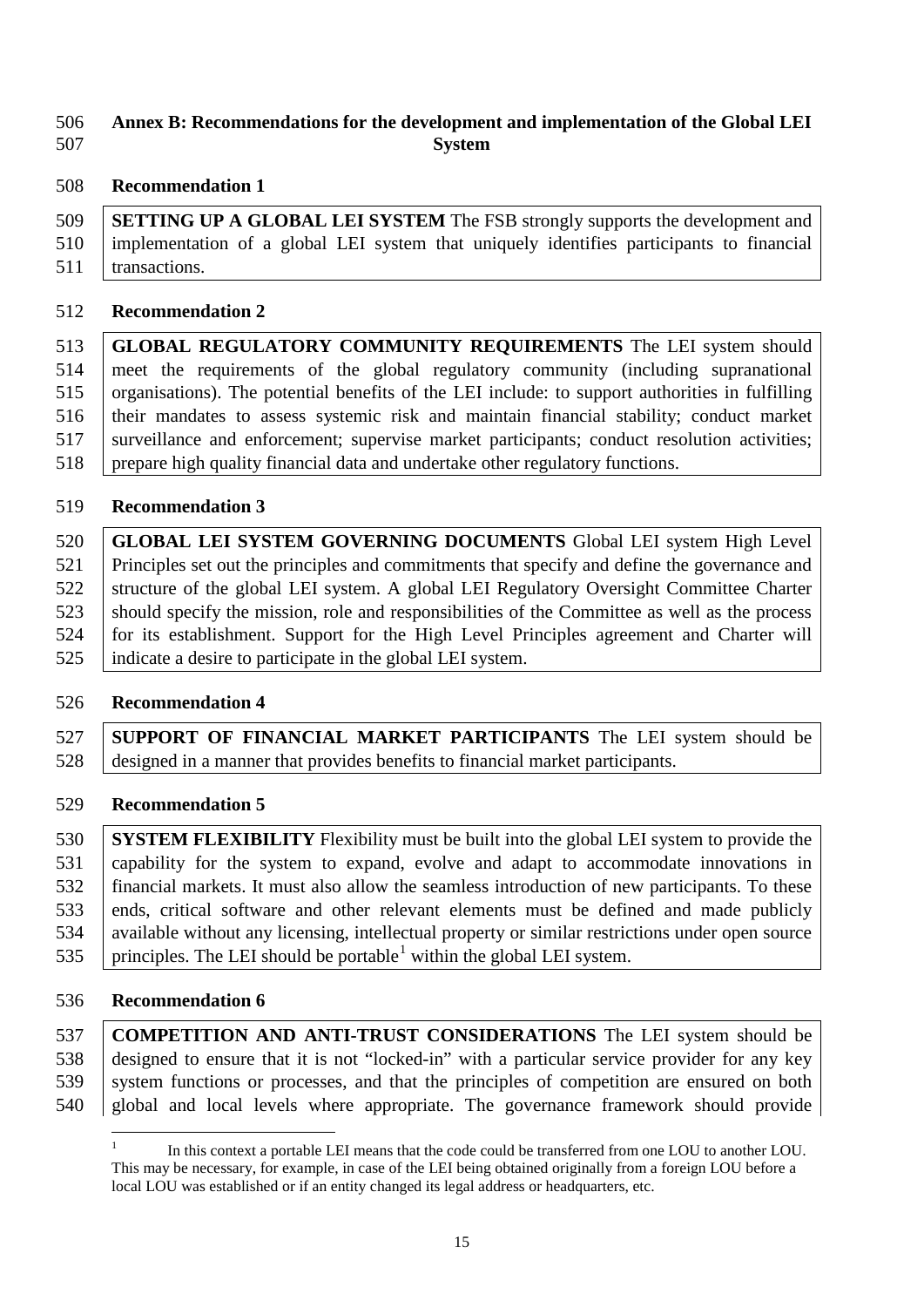safeguards to ensure that competition principles and anti-trust considerations are upheld. The 542 | local implementation of the global LEI system should meet local anti-trust requirements.

## **Recommendation 7**

 **FEDERATED NATURE OF THE LEI SYSTEM** The global LEI system should support a high degree of federation and local implementation under agreed and implemented common 546 standards.

## **Recommendation 8**

 **SCOPE OF COVERAGE** Eligibility of 'legal entities' to apply for an LEI should be broadly defined, in order to identify the legal entities relevant to any financial transaction. No more than one LEI shall be assigned to any legal entity.

# **Recommendation 9**

 **LEI REFERENCE DATA AT SYSTEM LAUNCH** The official name of the legal entity, the address of the headquarters of the legal entity, the address of legal formation, the date of the first LEI assignment, the date of last update of the LEI, the date of expiry, business registry information (if applicable), alongside a 20 digit alphanumeric code should form the basis for the global system at the launch of the global LEI initiative. For entities with a date of expiry, the reason for the expiry should be recorded, and, if applicable, the LEI of the entity or entities that acquired the expired entity.

## **Recommendation 10**

 **REVIEW OF SCOPE OF COVERAGE AND REFERENCE DATA** The Regulatory Oversight Committee should undertake regular reviews of the scope and extent of coverage 562 of the LEI to reflect emerging regulatory and market requirements for the LEI use according 563 to an agreed schedule. The Regulatory Oversight Committee should undertake regular 564 reviews of the LEI reference data according to a set schedule to monitor the required changes, additions, retirements and modifications.

# **Recommendation 11**

 **STANDARDS FOR THE LEI SYSTEM** The LEI system should meet, to the degree possible, evolving requirements of both the regulatory community and industry participants in terms of information content, scope, timeliness and availability. The Regulatory Oversight Committee is responsible for the final determination for any standards for the LEI to be utilised in the global LEI system. When proposing areas for the development of new 572 standards, the Regulatory Oversight Committee should strongly consider utilising existing 573 standard setting organizations to develop such standards, provided that such organizations incorporate the requirements for the standards as determined and communicated by the Regulatory Oversight Committee.

# **Recommendation 12**

**LEI REFERENCE DATA ON OWNERSHIP** The FSB LEI Implementation Group should 578 as soon as possible develop proposals for additional reference data on the direct and ultimate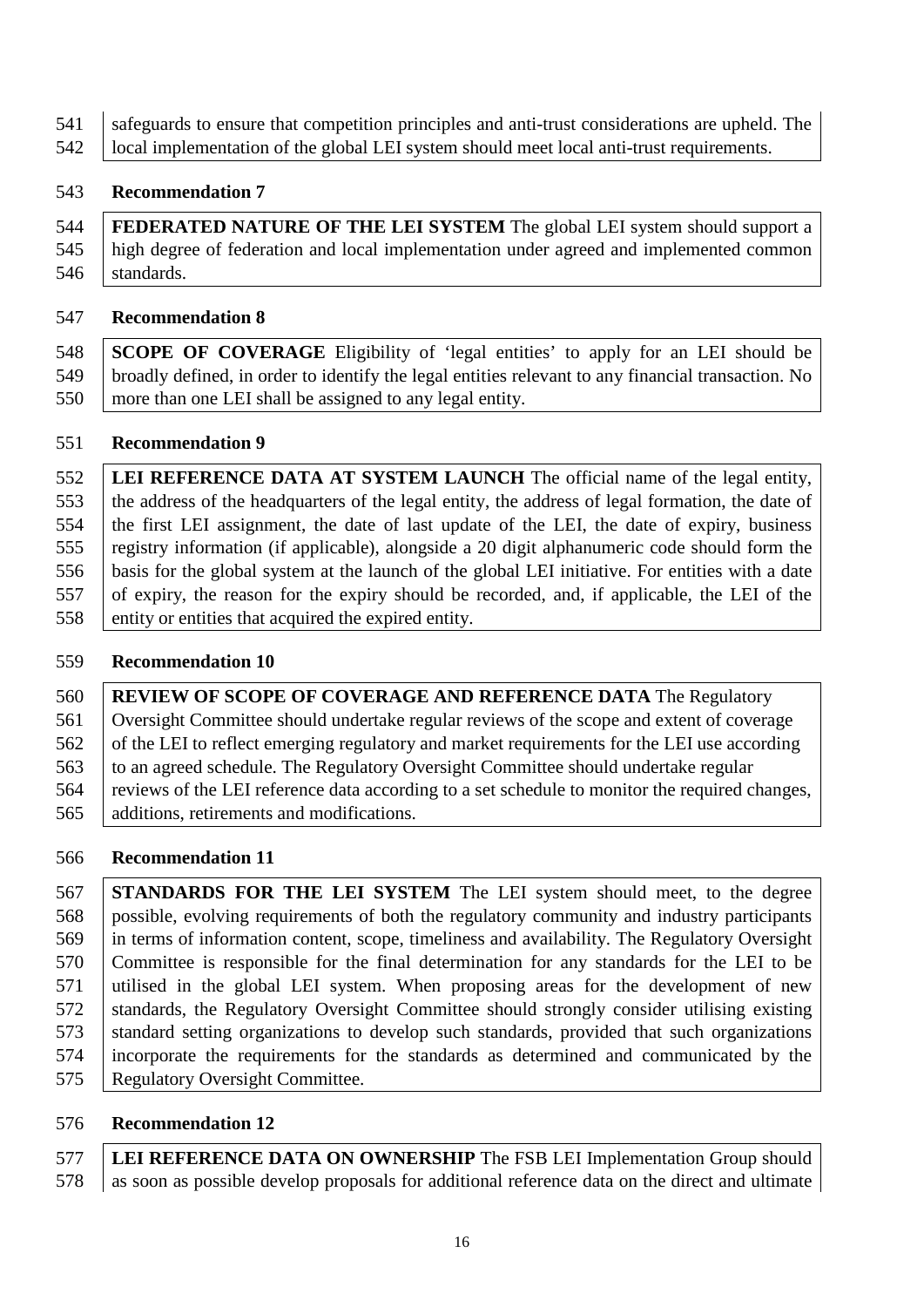parent(s) of legal entities and relationship or ownership data more generally and to prepare 580 recommendations by the end of 2012. The group should work closely with private sector 581 experts in developing the proposals.

# **Recommendation 13**

 **LEI OPERATIONAL AND HISTORICAL DATA** The LEI system should maintain high quality records that retain relevant information on amendments (query, add, modify or delete 585 of any data element) to data items as well as additional data to facilitate the surveillance and 586 control of the system by the COU where appropriate.

# **Recommendation 14**

 **CENTRAL OPERATING UNIT** The mission and role of the Central Operating Unit should be to ensure the application of uniform global operational standards and protocols that deliver global uniqueness of the LEI, seamless access to the global LEI and to high quality reference data for users with depth of access controlled by appropriate access rights, as well as 592 protocols and methods for how local systems can connect to the Central Operating Unit.

# **Recommendation 15**

 **FORMATION OF THE CENTRAL OPERATING UNIT** The LEI Implementation Group should develop a detailed plan for the formation of the Central Operating Unit via the 596 establishment of a not-for-profit LEI foundation<sup>[2](#page-17-0)</sup> by interested industry participants under the oversight of the formed LEI Regulatory Oversight Committee. The foundation would rely on industry participants, their expertise and knowledge to identify and develop the most technologically, financially and legally sound methods to implement the global LEI system in line with the standards and framework defined by the Regulatory Oversight Committee. Representatives from all geographic areas and industry sectors would be invited to participate in the preparatory work underpinning the formation of the LEI foundation as the Central Operating Unit in a manner defined by the Implementation Group.

# **Recommendation 16**

 **BALANCED REPRESENTATION IN THE CENTRAL OPERATING UNIT** The Regulatory Oversight Committee and LEI Implementation Group should ensure that the global LEI foundation takes account of the interests of financial and non-financial industry participants from different geographic areas and economic sectors.

# **Recommendation 17**

 **LOCAL OPERATING UNITS** The LEI system should allow the local provision of all LEI functions which the Regulatory Oversight Committee determines do not need to be centralised. The LEI system should enable the use of local languages, organisation types and relationship structures as required. Procedures to integrate local systems into the global LEI system should be developed by the LEI Implementation Group in consultation with local jurisdictions and potential Local Operating Units (when available) in a way and manner that

<span id="page-17-0"></span>

<sup>&</sup>lt;sup>2</sup> Or body of equivalent legal form.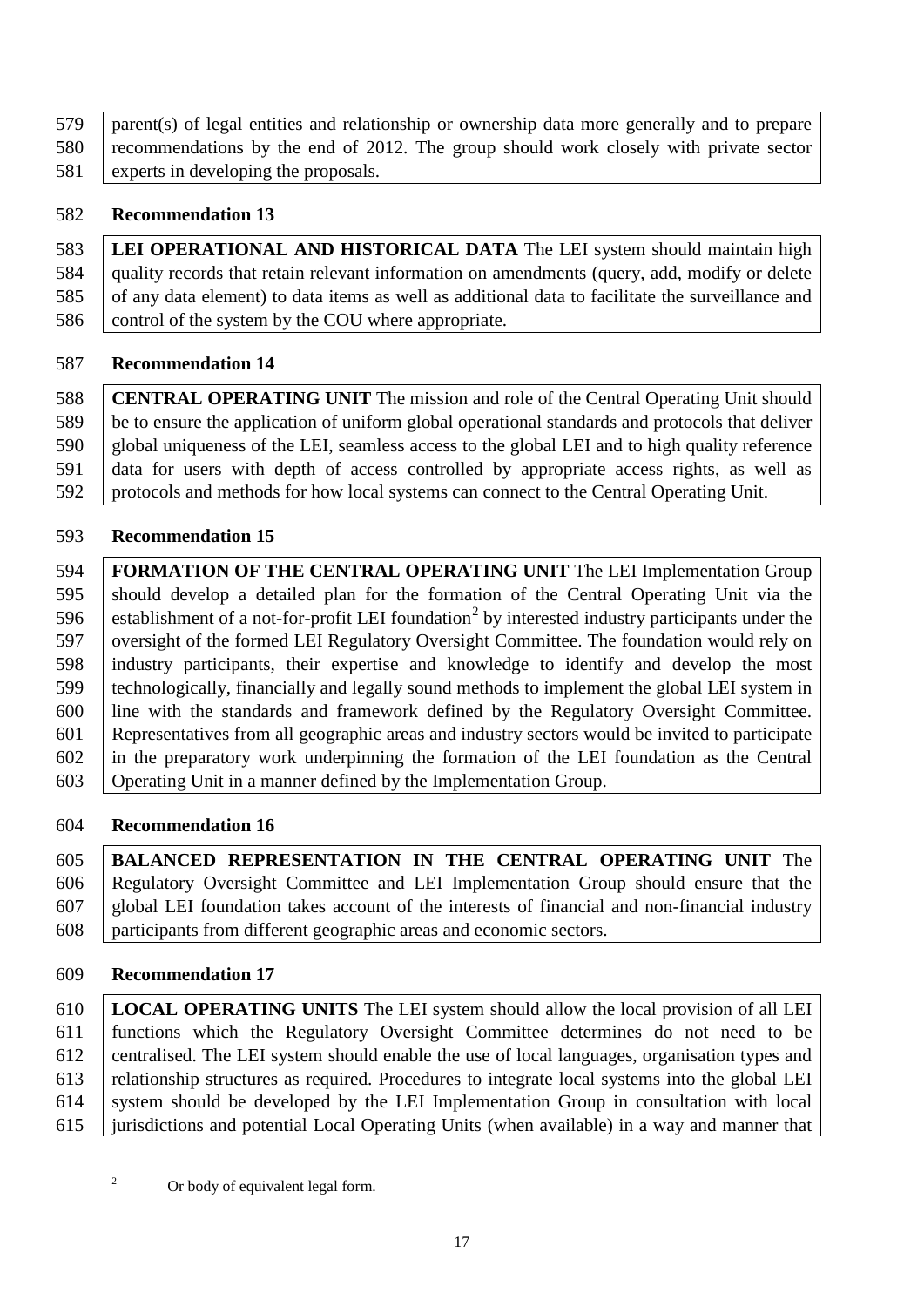meets the global LEI system High Level Principles. The Central Operating Unit of the LEI system should be able to provide support to Local Operating Unit operations when necessary according to criteria and requirements established by the Regulatory Oversight Committee and administered by the Central Operating Unit.

# **Recommendation 18**

 **LEI DATA VALIDATION** The LEI system should promote the provision of accurate LEI 622 reference data at the local level from LEI registrants. Responsibility for the accuracy of reference data should rest with the LEI registrant, but Local Operating Units have responsibility to exercise due diligence in guarding against errors, as consistent with Regulatory Oversight Committee standards, and to encourage necessary updating. The Central Operating Unit has responsibility to check registrations for global uniqueness and to coordinate reconciliation by Local Operating Units where necessary. Accuracy should be ensured at the local level by the registered entities. Self-registration should be encouraged as a best practice for the global LEI system.

# **Recommendation 19**

 **LEI ISSUANCE WHEN NO LOCAL REGISTRAR AVAILABLE** Whenever possible 632 the LEI registration should take place with the relevant Local Operating Unit. When a Local Operating Unit is not available, the Regulatory Oversight Committee and a local jurisdiction (when willing to engage) should agree on approaches for local entities to obtain LEIs. The Implementation Group should develop proposals for such mechanisms via: (1) establishing a mechanism of obtaining LEIs through other Local Operating Units; (2) establishing a mechanism of obtaining LEIs from a registration facility in the Central Operating Unit; and  $\vert$  (3) any other mechanisms that are appropriate.

# **Recommendation 20**

 **SUSTAINABLE FUNDING** The steady state funding of the global LEI system should be 641 self-sustainable and reliable. The funding system should be based on an efficient non-profit cost-recovery model. The system should have two components: a local discretionary charge; and a common fee based on the number of registrations in each LOU to pay for the centralised operations in the Central Operating Unit, alongside any costs of implementing and 645 sustaining the governance framework. Fees should be sufficiently modest not to act as a barrier to acquiring an LEI.

# **Recommendation 21**

 **GLOBAL REGULATORY OVERSIGHT COMMITTEE CHARTER** The governance framework of the global LEI system should be developed at the international level in an open and transparent manner that supports collective governance of the global system. A global LEI Regulatory Oversight Committee Charter should set out the formation and operations of the Regulatory Oversight Committee. The global LEI Regulatory Oversight Committee Charter should be prepared by the FSB LEI Implementation Group for endorsement by the G- 20 at the Finance Ministers and Central Bank Governors meeting in November 2012 or by 655 the FSB Plenary in October.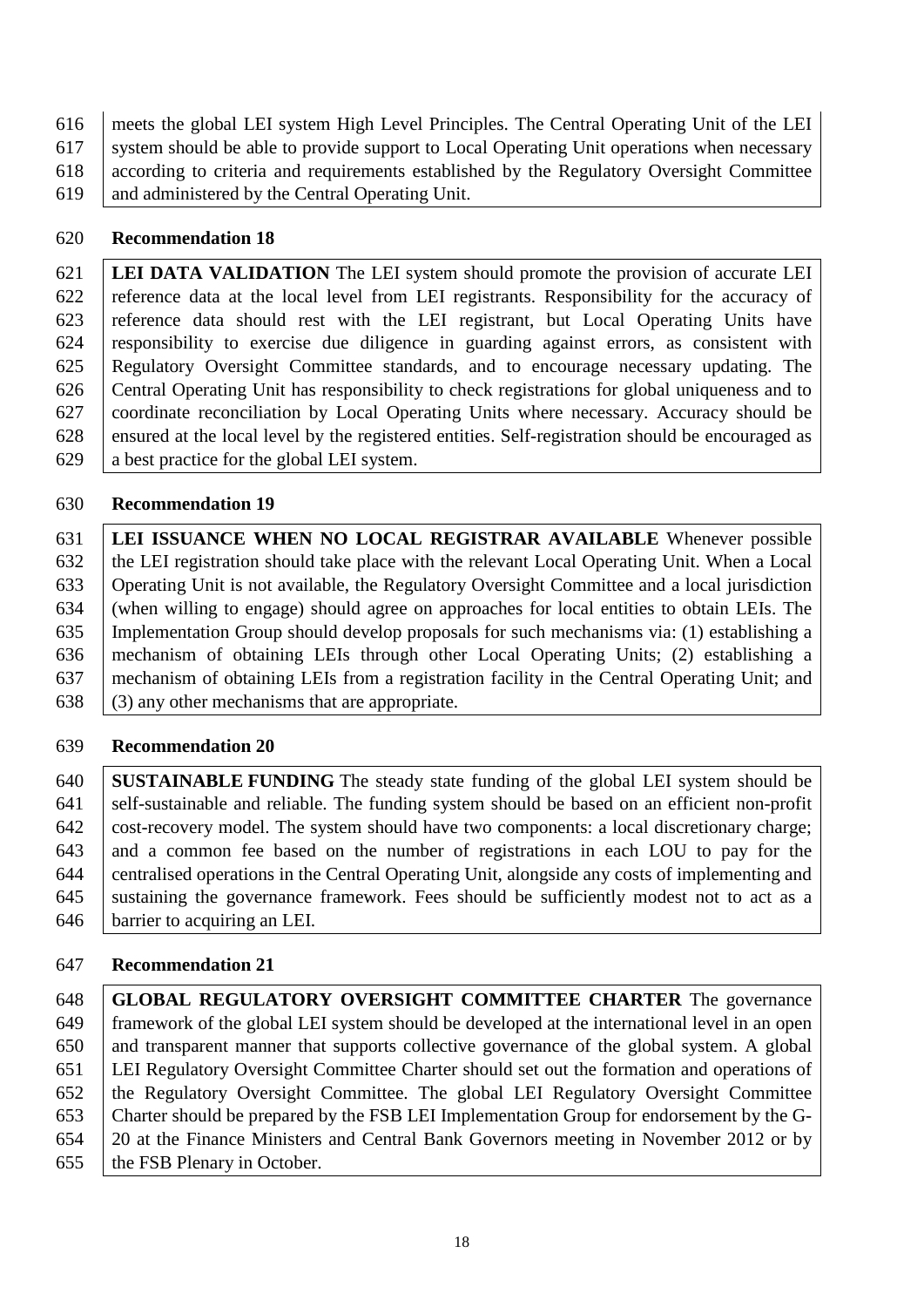## **Recommendation 22**

 **REGULATORY OVERSIGHT COMMITTEE** A Regulatory Oversight Committee, as specified in the Charter, should have the responsibility of upholding the governance principles and oversight of the global LEI system functioning to serve the public interest. The Regulatory Oversight Committee should be a body representing regulators and other government or supranational entities engaged in regulating or monitoring the financial system 662 or markets. Membership and decision making processes would be established by the Charter. Wherever possible, decisions would be reached by consensus.

#### **Recommendation 23**

 **POWER AND AUTHORITY OF THE REGULATORY OVERSIGHT COMMITTEE**  The Regulatory Oversight Committee has the ultimate power and authority over the global LEI system. Any power delegated to the Central Operating Unit, Local Operating Units and 668 other entities can be reversed by the Regulatory Oversight Committee<sup>[3](#page-19-0)</sup>. The Regulatory Oversight Committee should establish a formal oversight plan to ensure that its directives to the Central Operating Unit or other parts of the system are enforced and that the governance principles are upheld.

## **Recommendation 24**

 **PARTICIPATION IN THE REGULATORY OVERSIGHT COMMITTEE** To participate in the LEI Regulatory Oversight Committee, an authority should indicate support for the global LEI High Level Principles and Charter for the Regulatory Oversight Committee. Authorities may elect to be a full member of the Regulatory Oversight Committee or an observer. The rights and responsibilities of members and observer status participants should be defined in the Charter.

## **Recommendation 25**

 **LEVERAGING INFRASTRUCTURE OF AN INTERNATIONAL FINANCIAL ORGANISATION** In developing proposals to establish the Regulatory Oversight Committee following agreement on the Charter, the Implementation Group should if possible and, subject to agreement, leverage on the existing infrastructure of an international financial organisation to initiate and stand-up the global LEI governance structure in a timely manner, utilising the experience of the international organisation in executing international initiatives.

## **Recommendation 26**

 **GOVERNING DOCUMENTS FOR THE CENTRAL OPERATING UNIT** Alongside the development of the global Charter, the Implementation Group should develop legal documents governing the mandate provided by the Regulatory Oversight Committee to the Central Operating Unit as well as other legal documents needed to specify the full governance framework for the global LEI system.

#### <span id="page-19-0"></span>**Recommendation 27**

Local authorities may also reserve rights to be engaged in decisions on local registration operations to the extent that they act in accordance with the High-Level Principles of the LEI system.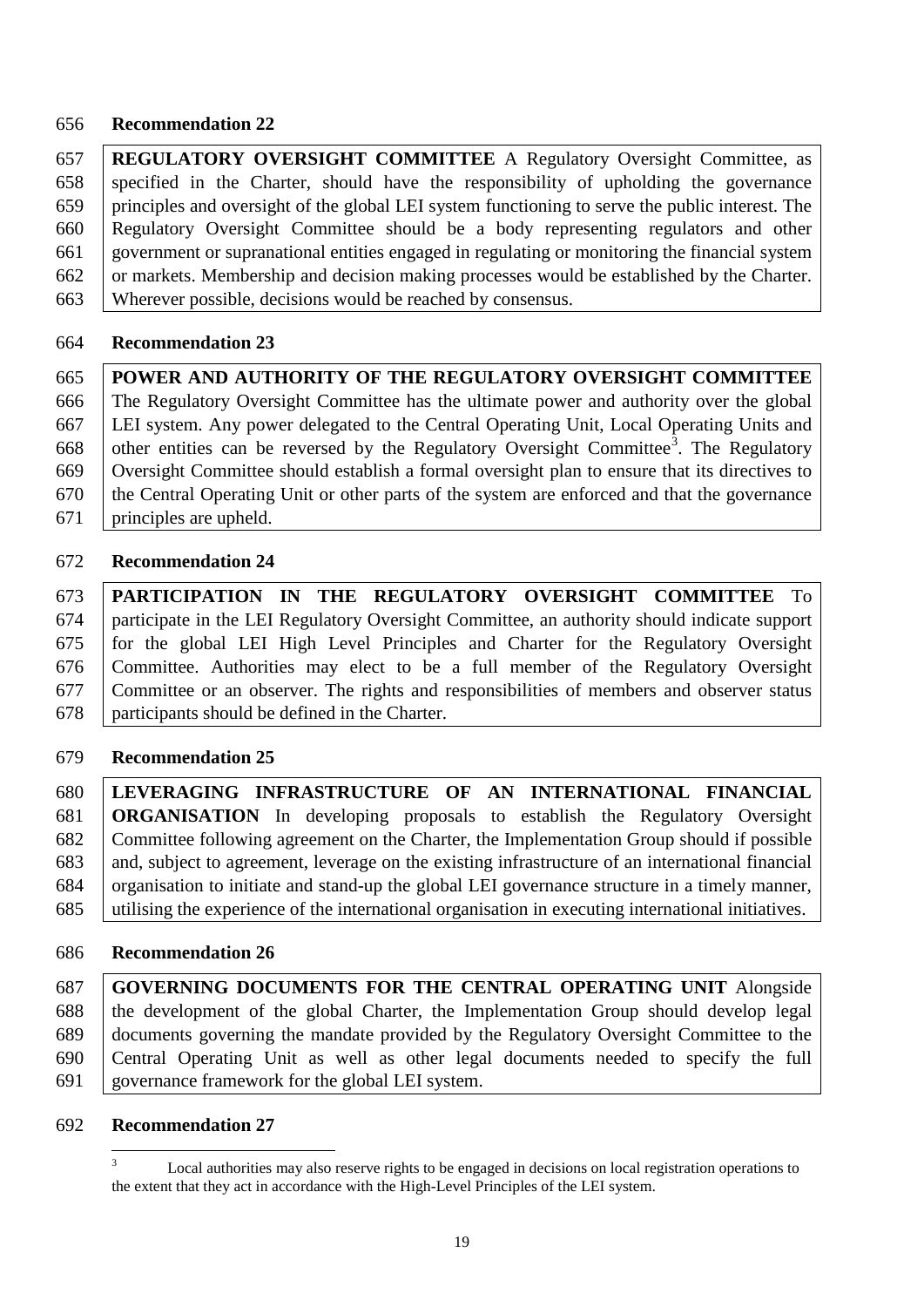| 693   BOARD OF DIRECTORS OF THE CENTRAL OPERATING UNIT The Central                                       |
|----------------------------------------------------------------------------------------------------------|
| 694   Operating Unit shall have a Board of Directors. The Regulatory Oversight Committee has the         |
| 695 $\parallel$ right to veto membership of the BOD, as well as to remove members. The ROC has the right |
| 696 to appoint independent members <sup>4</sup> .                                                        |

## **Recommendation 28**

 **FORMATION OF THE INITIAL BOARD OF DIRECTORS OF THE CENTRAL OPERATING UNIT** The Central Operating Unit's initial Board of Directors should be appointed by the Regulatory Oversight Committee, taking into account the need for geographic and sectoral diversity. The Implementation Group should develop the fitness criteria, size, role etc for the BOD that should be reviewed in two years by the Regulatory Oversight Committee.

## **Recommendation 29**

 **POWERS AND FUNCTIONS OF THE BOD OF THE CENTRAL OPERATING UNIT** The Board of Directors of the Central Operating Unit should be granted powers to direct the management and operations of the Central Operating Unit in line with the overall standards 708 set by the Regulatory Oversight Committee.

## **Recommendation 30**

 **CONTINGENCY ARRANGEMENTS** The Regulatory Oversight Committee is responsible for setting and overseeing the application of business continuity standards for the global LEI 712 system in line with best practices for key financial infrastructure. Rules and procedures should be defined that the Central Operating Unit and Local Operating Units must follow in case of insolvency, bankruptcy, etc in order to ensure continuity of the global LEI system. A protocol should also be developed for maintenance of secure parallel copies of the LEI, in a 716 manner that respects local laws.

# **Recommendation 31**

 **LEI INTELLECTUAL PROPERTY** The LEI Implementation Group should conduct analysis and provide recommendations on the treatment of the "LEI" intellectual property (such as the LEI code, software, reference data, any other LEI data, operational protocols, 721 etc) according to the principles of open access and the nature of the LEI system as a public good. The objective of this analysis shall be to ensure a regime that assures the availability in the public domain, without limit on use or redistribution, of LEI data, reference data, and processes. Any intellectual property rights should be held by, or licensed to the global LEI foundation unless defined otherwise by the Regulatory Oversight Committee. Copyright should be used to the extent possible to promote the free flow or combination of information 727 from disparate sources.

# **Recommendation 32**

<span id="page-20-0"></span> **FSB LEI IMPLEMENTATION GROUP** Subject to the G-20 supporting further work to launch the global LEI, and entrusting implementation planning to the FSB, an FSB LEI

<sup>&</sup>lt;sup>4</sup> In this context independent members mean non-industry representatives.